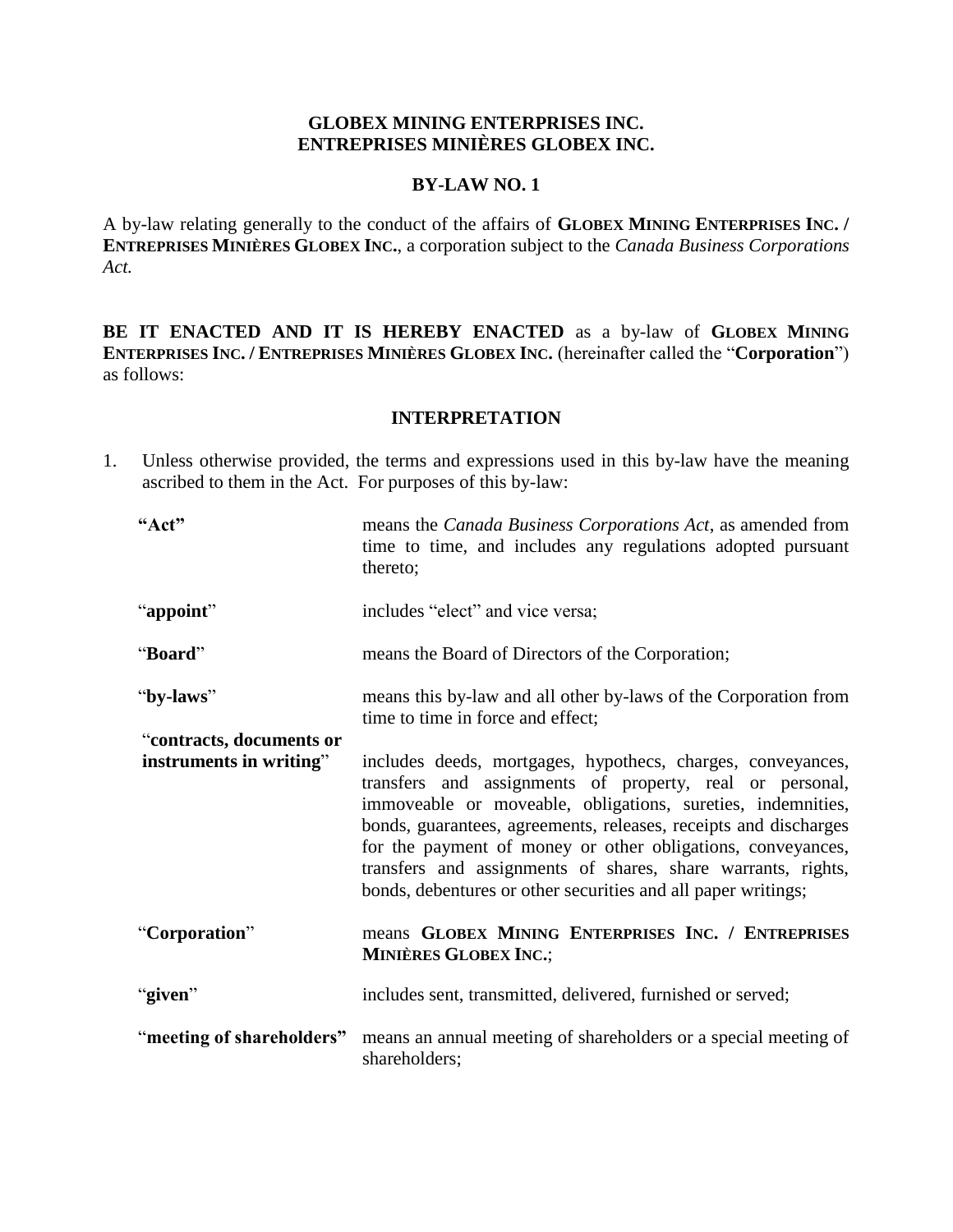| "non-business day"                   | means Saturday, Sunday and any other day that is a holiday as<br>defined in the <i>Interpretation Act</i> (Canada);                                                                                                                                                                                                                                                                                                                                                            |
|--------------------------------------|--------------------------------------------------------------------------------------------------------------------------------------------------------------------------------------------------------------------------------------------------------------------------------------------------------------------------------------------------------------------------------------------------------------------------------------------------------------------------------|
| "notice"                             | includes any communication or other document;                                                                                                                                                                                                                                                                                                                                                                                                                                  |
| "recorded address"                   | means, in the case of a shareholder, his address as recorded in<br>the securities register of the Corporation; and, in the case of joint<br>shareholders, the address appearing in the securities register in<br>respect of such joint holding or the first address so appearing if<br>there is more than one; and, in the case of a director, officer,<br>auditor or member of a committee of the Board, his latest<br>address as recorded in the records of the Corporation; |
| "special meeting of<br>Shareholders" | means a meeting of any class or classes of shareholders or a<br>meeting of all shareholders entitled to vote at a special meeting<br>of shareholders; and                                                                                                                                                                                                                                                                                                                      |
| "signing officer"                    | means, in relation to any contract, document or instrument in<br>writing, any person authorized to sign the same on behalf of the<br>Corporation pursuant to section 86 hereof or to a resolution<br>adopted for such purpose.                                                                                                                                                                                                                                                 |

2. Words importing the singular number shall be deemed to include the plural and vice versa; words importing gender shall be deemed to include the masculine, feminine and neuter genders; and words importing persons shall be deemed to include entities.

## **CORPORATE MATTERS**

- 3. **Registered Office -** The registered office of the Corporation shall be situated in the province set out in the articles of the Corporation, and at such place therein as the Board may from time to time determine.
- 4. **Corporate Seal -** The seal of the Corporation, if any, shall be such as the directors may by resolution from time to time adopt.

## **DIRECTORS**

5. **Powers and number -** Subject to the articles of the Corporation, the business and affairs of the Corporation shall be managed or their management shall be supervised by a Board of Directors composed of the fixed number of directors set out in the articles of the Corporation. If the articles provide for a minimum and maximum number of directors, the Board of Directors shall be composed of such fixed number of directors within such limits as determined by resolution of the Board or, failing this, as the shareholders choose to elect within such limits.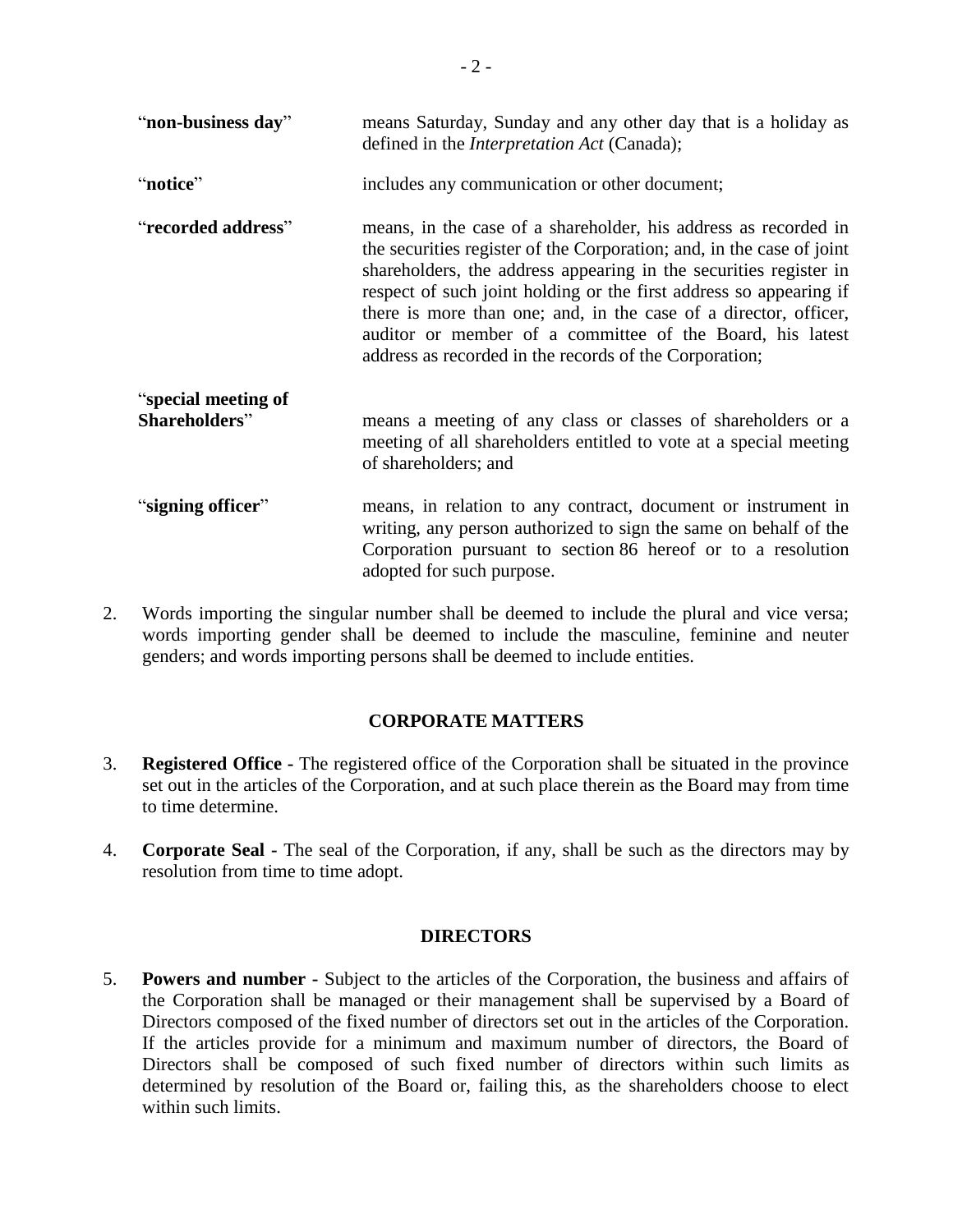- 6. **Quorum –** Not less than fifty percent (50%) of the directors shall form a quorum for the transaction of business. No business shall be transacted at a meeting of directors unless at least twenty-five percent (25%) of the directors present are resident Canadians or, if the Corporation has fewer than four (4) directors, at least one of the directors present is a resident Canadian.
- 7. **Qualification -** No person shall be qualified for election as a director if he is less than eighteen (18) years of age; if he is of unsound mind and has been so found by a Court in Canada or elsewhere; if he is not an individual; or if he has the status of bankrupt. A director need not be a shareholder. At least twenty-five percent (25%) of the directors shall be resident Canadians. However, if the Corporation has fewer than four (4) directors, at least one director must be resident Canadian.
- 8. **Retirement Age -** No person shall be elected a director if he has attained the age of eighty (80) years prior to the date of the meeting at which an election of directors is to take place, provided however that a director who has been elected prior to his attaining the age of eighty (80) years may complete his term in office.
- 9. **Election -** The election of directors shall take place at each annual meeting of shareholders. Directors shall be elected on a show of hands unless a ballot is demanded or required under the Act. An individual who is elected or appointed to hold office as a director is not a director and is deemed not to have been elected or appointed to hold office as a director unless he did not decline to hold office as a director if he was present at the meeting when the election or appointment took place or, if he was not present at the meeting when the election or appointment took place, he either consented to hold office as a director in writing before the election or appointment or within ten (10) days after it, or he acted as a director pursuant to the election or appointment.
- <span id="page-2-0"></span>10. **Advance Notice Requirement for the Nomination of Directors** - Subject to the provisions of the Act and the articles of the Corporation (the "**Articles**"), a nominee will not be eligible for election as director of the Corporation unless such nomination is made in accordance with the following procedures.

Nominations of a person for election to the Board may be made at any annual meeting of shareholders or at any special meeting of shareholders if one of the purposes for which the special meeting was called was the election of directors:

- (1) by or at the direction of the Board or an authorized officer of the Corporation, including pursuant to a notice of meeting;
- (2) by or at the direction or request of one or more shareholders pursuant to a proposal made in accordance with the provisions of the Act or a requisition to call a meeting of shareholders made in accordance with the provisions of the Act; or
- (3) by any person (a "**Nominating Shareholder**") who (i) at the close of business on the date of the giving of the notice provided for below and on the record date for notice of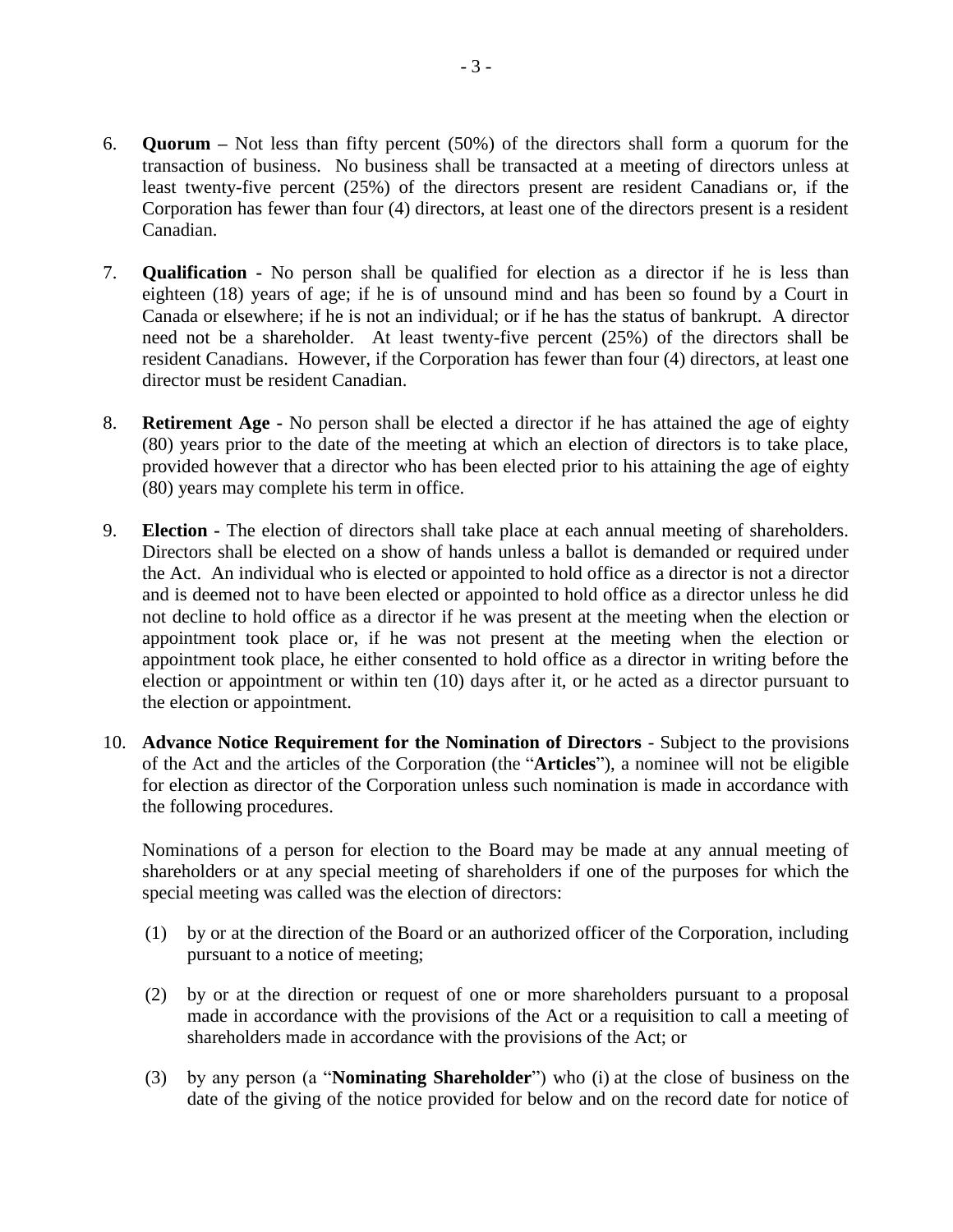- (a) In addition to any other applicable requirements for a nomination to be made by a Nominating Shareholder, such person must have given timely notice thereof in proper written form to the Secretary of the Corporation at the registered office of the Corporation in accordance with the requirements of this section [10.](#page-2-0)
- <span id="page-3-0"></span>(b) To be timely, a Nominating Shareholder's notice to the Secretary of the Corporation must be made:
	- (i) In the case of an annual meeting of shareholders, not less than thirty (30) nor more than sixty-five (65) days prior to the date of the annual meeting of shareholders; provided, however, that in the event that the annual meeting of shareholders is called for a date that is less than fifty (50) days after the date on which the first Public Announcement (as defined below) of the date of the annual meeting was made, notice by the Nominating Shareholder may be made not later than the close of business on the tenth  $(10<sup>th</sup>)$  day following such Public Announcement; and
	- (ii) In the case of a special meeting of shareholders (other than an annual meeting) called for the purpose of electing directors (whether or not called for other purposes), not later than the close of business on the fifteenth  $(15<sup>th</sup>)$ day following the day on which the first public announcement of the date of the special meeting was made. Notwithstanding the foregoing, the Board may, in its sole discretion, waive any requirement in paragraph [10\(3\)](#page-2-0)[\(b\).](#page-3-0) In no event shall any adjournment or postponement of a meeting of shareholders or the announcement thereof commence a new time period for the giving of a Nominating Shareholder's notice.
- (c) To be in proper written form, a Nominating Shareholder's notice to the Secretary of the Corporation must set out (a) as to each person whom the Nominating Shareholder proposes to nominate for election as a director (i) the name, age, business address and residential address of the nominee, (ii) the principal occupation or employment of the nominee, (iii) the class or series and number of shares in the share capital of the Corporation which are controlled or which are owned beneficially or of record by the nominee as of the record date for the meeting of shareholders (if such date shall then have been made publicly available) and as of the date of such notice, and (iv) any other information relating to the nominee that would be required to be disclosed in a dissident's proxy circular in connection with solicitations of proxies for election of directors pursuant to the Act and Applicable Securities Laws (as defined below); and (b) as to the Nominating Shareholder giving the notice, any proxy, contract, arrangement, understanding or relationship pursuant to which such Nominating Shareholder has a right to vote any shares of the Corporation and any other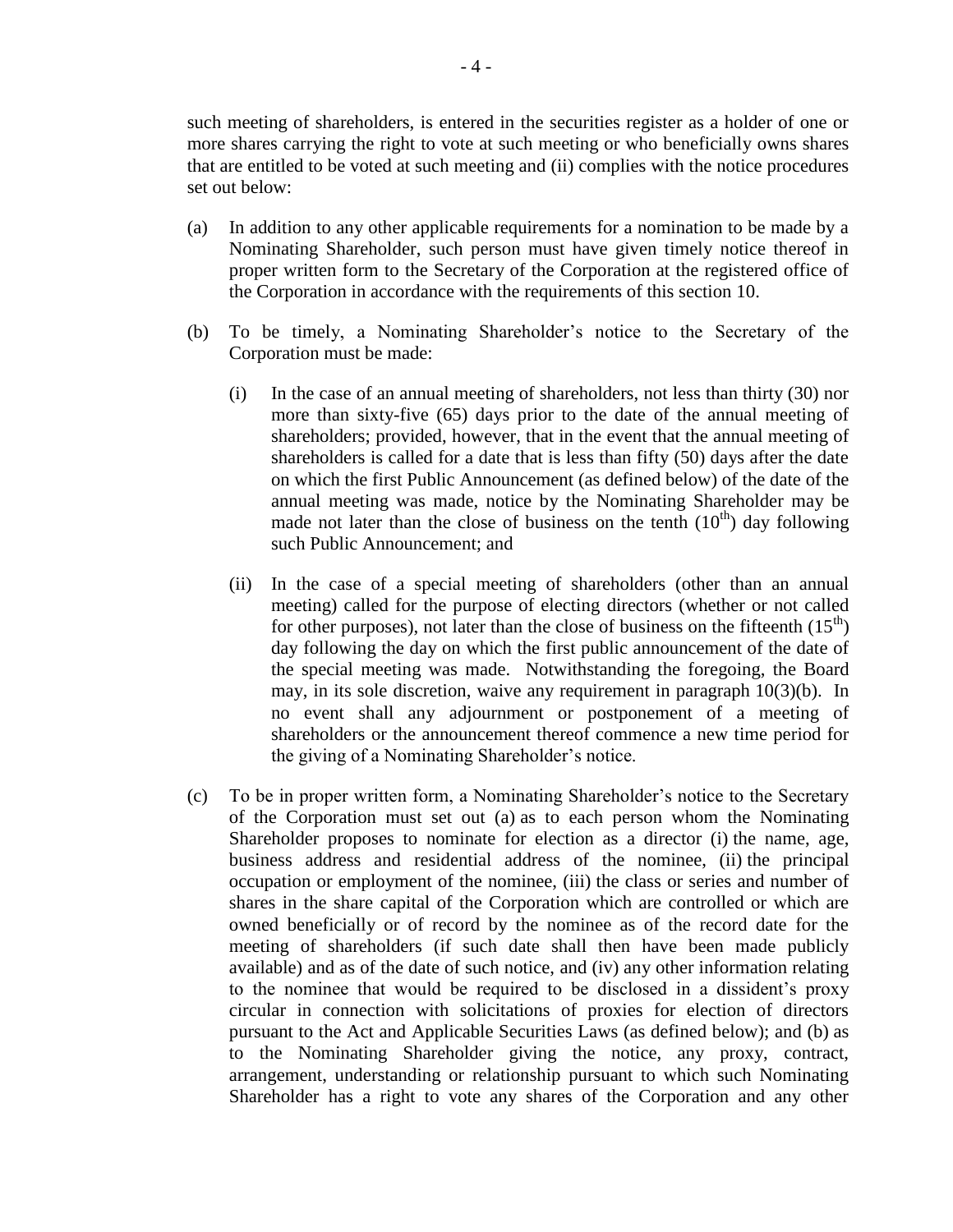information relating to such Nominating Shareholder that would be required to be made in a dissident's proxy circular in connection with solicitations of proxies for election of directors pursuant to the Act and Applicable Securities Laws (as defined below). The Corporation may require any proposed nominee to furnish such other information as may reasonably be required by the Corporation to determine the eligibility of such proposed nominee to serve as an independent director of the Corporation.

- (d) No person shall be eligible for election as a director of the Corporation unless nominated in accordance with the provisions of this section 10; provided, however, that nothing in this section 10 shall be deemed to preclude discussion by a shareholder (as distinct from the nomination of directors) at a meeting of shareholders of any matter in respect of which the shareholder would have been entitled to submit a proposal pursuant to the provisions of the Act. The chairman of the meeting shall have the power and duty to determine whether a nomination was made in accordance with the procedures set out in the foregoing provisions and, if any proposed nomination is not in compliance with such foregoing provisions, to declare that such defective nomination shall be disregarded.
- (e) For purposes of this section 10, (i) "**Public Announcement**" shall mean disclosure in a press release reported by a national news service in Canada, or in a document publicly filed by the Corporation under its profile on the System of Electronic Document Analysis and Retrieval at www.sedar.com; and (ii) "**Applicable Securities Laws**" means the applicable securities legislation of each relevant province of Canada, as amended from time to time, the rules, regulations and forms made or promulgated under any such statute and the published national instruments, multilateral instruments, policies, bulletins and notices of the securities commission and similar regulatory authority of each province of Canada.
- (f) Notwithstanding any other provision of the by-laws, notice given to the Secretary of the Corporation pursuant to this section 10 may be given only by personal delivery, facsimile transmission or by e-mail (at such e-mail address as stipulated from time to time by the Secretary of the Corporation for purposes of this notice), and shall be deemed to have been given and made only at the time it is served by personal delivery, e-mail (at the address as aforesaid) or sent by facsimile transmission (provided that receipt of confirmation of such transmission has been received) to the Secretary at the address of the registered office of the Corporation; provided that if such delivery or electronic communication is made on a day which is not a business day or later than 5:00 p.m. (eastern time) on a day which is a business day, then such delivery or electronic communication shall be deemed to have been made on the subsequent day that is a business day.
- 11. **Term of Office -** Directors shall hold office for a term not exceeding the close of the third annual meeting of shareholders following their election or for such shorter term as may be fixed by the shareholders at the time of the election. Subject to the Act and this by-law, with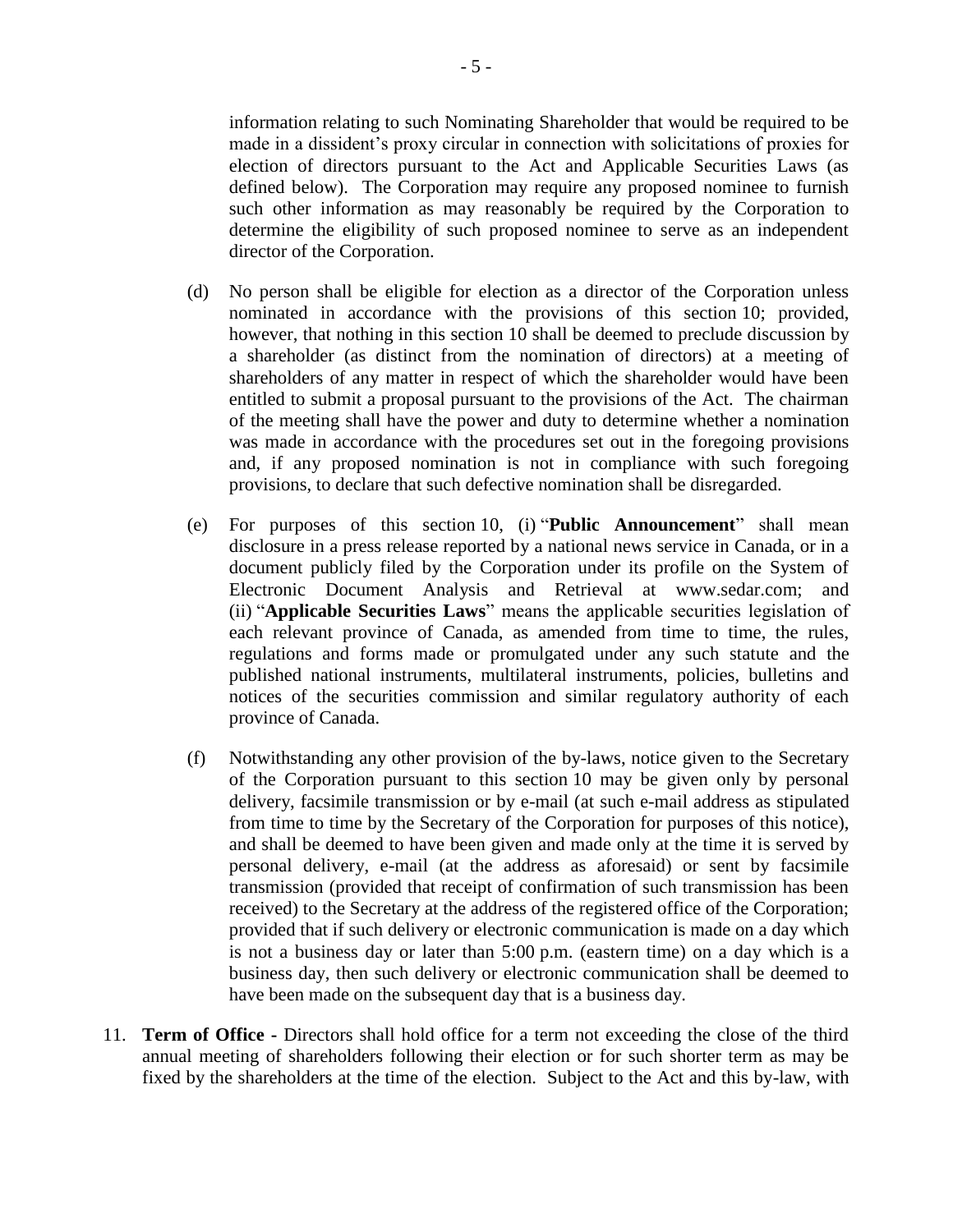respect to the removal of a director, the term of office of a director, once fixed by the shareholders, may not be modified.

Retiring directors shall be eligible for re-election if otherwise qualified and shall in any event continue in office until their successors have been duly elected or appointed. A retiring director shall retain office until the dissolution or adjournment of the meeting at which his successor is elected or appointed.

- <span id="page-5-0"></span>12. **Removal of Directors -** Subject to the Act, the shareholders of the Corporation may from time to time, by ordinary resolution at a special meeting of shareholders of which notice specifying the intention to pass such resolution has been given, remove any director before the expiration of his term of office and appoint any qualified person to fill the vacancy thereby created, failing which such vacancy may be filled by a resolution of the directors then in office.
- 13. **Vacancies -** A director ceases to hold office when he dies, when he is removed from office pursuant to section [12,](#page-5-0) when he ceases to be qualified for election as a director or when he submits his written resignation to the Corporation.

Subject to the Act, a quorum of directors may fill a vacancy among the directors, except a vacancy resulting from an increase in the minimum number of directors or from a failure of the shareholders to elect the minimum number of directors required by the articles. If there is not a quorum of directors, or if the vacancy has arisen due to a failure of the shareholders to elect the minimum number of directors required by the articles, the directors then in office shall forthwith call a special meeting of shareholders to fill the vacancy and, if they fail to call a meeting or if there are no directors then in office, the meeting may be called by any shareholder.

## **MEETINGS OF DIRECTORS**

- 14. **Places of Meetings -** Meetings of the Board of Directors may be held either at the registered office of the Corporation or in such other place as the directors may from time to time determine. A meeting of the Board may be convened by the Chairman of the Board, the President, a Vice- President who is a director, or any two (2) directors at any time, and the Secretary shall convene a meeting of directors at the direction of the Chairman of the Board, the President, a Vice-President who is a director or any two (2) directors.
- 15. **Notices of Meetings -** Notice of the time and place of each meeting of the Board shall be given to each director in the manner provided in section [72](#page-19-0) hereof not less than twenty-four (24) hours before the time when the meeting is to take place, provided always that a director may waive notice of a meeting of the Board at any time and in any manner, or may otherwise consent to the holding of such meeting, in writing or by any other communication facility. Attendance of a director at a meeting of the Board constitutes a waiver of notice of the meeting, except where a director attends such meeting for the express purpose of objecting to the transaction of any business on the grounds that the meeting is not lawfully called. Any irregularity in the notice of a meeting may also be waived by any director.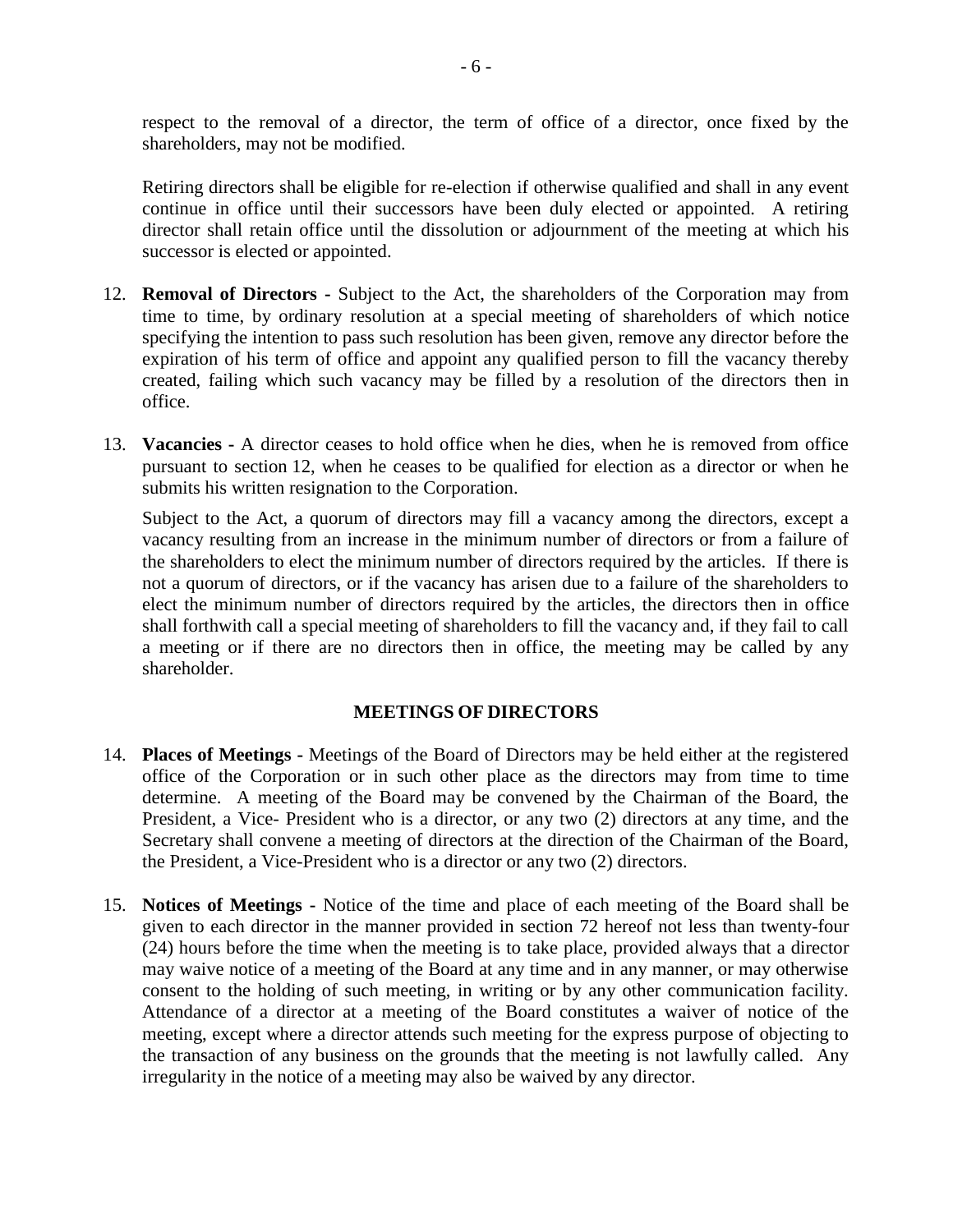In any case of what is considered by the Chairman of the Board, the President or a Vice-President who is a director, in his discretion, to be a matter of urgency, notice of a meeting of the directors may be given by telephone or any other communication facility not less than twelve (12) hours before such meeting is to be held and such notice shall be adequate for the meeting so convened. Any irregularity in the notice of an emergency meeting may also be waived by any director.

A notice of a meeting of the Board need not specify the purpose of or the business to be transacted at the meeting except where the Act requires such purpose or such business to be so specified, including any proposal to:

- (a) submit to the shareholders any question or matter requiring their approval under the Act;
- (b) fill a vacancy among the directors or in the office of auditor, or appoint additional directors;
- (c) issue securities;
- (d) declare dividends;
- (e) purchase, redeem or otherwise acquire shares issued by the Corporation;
- (f) pay a commission for the issuance or sale of shares of the Corporation;
- (g) approve a management proxy circular;
- (h) approve a take-over bid circular, an issuer bid circular, or a directors' circular;
- (i) approve annual financial statements; or
- (j) adopt, amend or repeal by-laws.

For the first meeting of the Board to be held immediately following the election of directors at a meeting of shareholders, or for a meeting of the Board at which a director is appointed to fill a vacancy, a notice of such meeting to the newly-elected or appointed director or directors shall not be necessary in order that such meeting be duly constituted, provided that a quorum of directors is present thereat.

- 16. **Canadian Residency -** Directors shall transact business only at a meeting of directors at which at least twenty-five percent (25%) of the directors present are resident Canadians or, if the Corporation has fewer than four (4) directors, at least one of the directors present is a resident Canadian, unless:
	- (a) a resident Canadian director who is unable to be present approves in writing, or by telephonic, electronic or other communication facility the business transacted at the meeting; and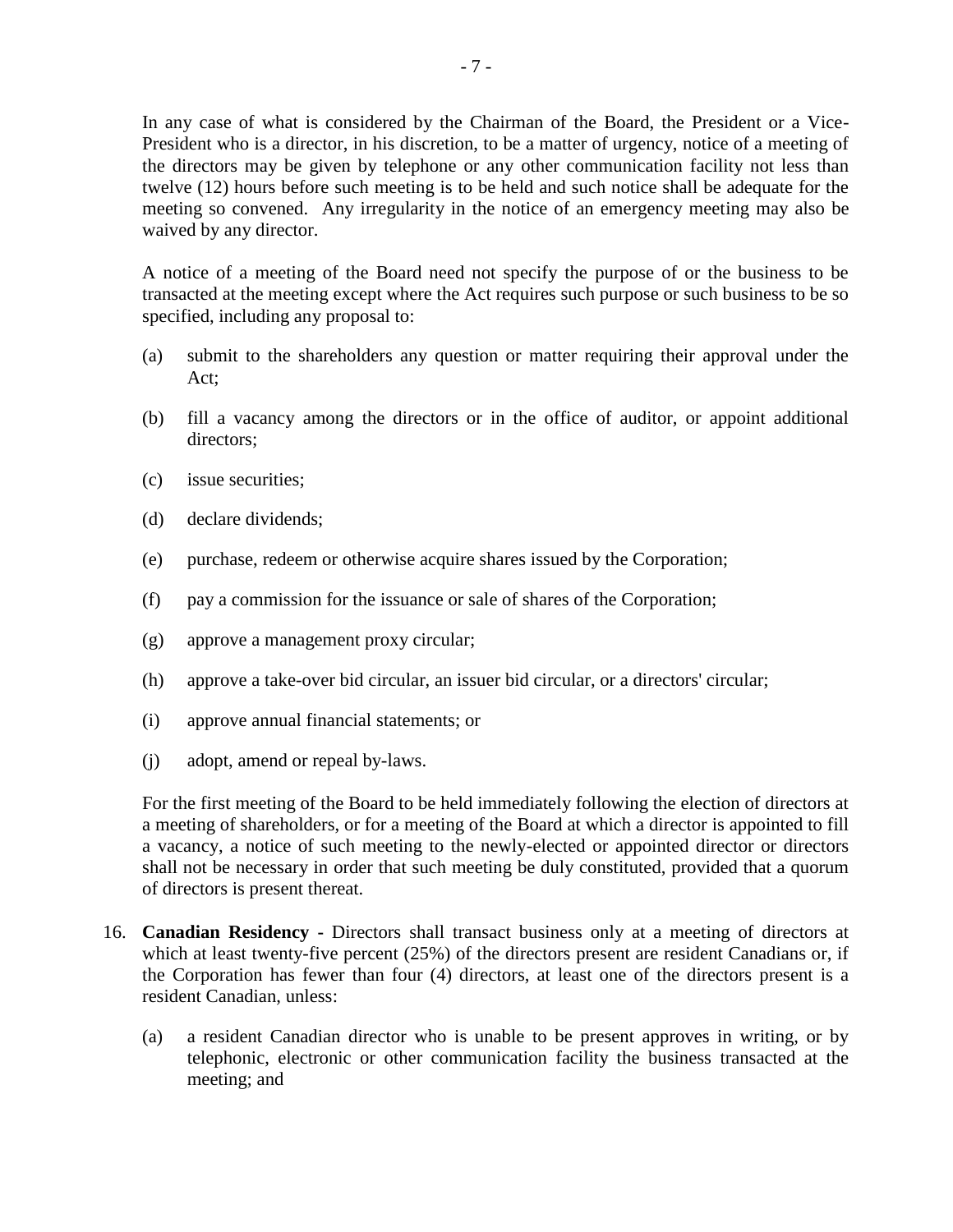- (b) the required number of resident Canadian directors would have been present had that director been present at the meeting.
- 17. **Participation -** If all the directors consent, a director may participate in a meeting of the Board or of a committee of directors by means of a telephonic, electronic or other communication facility that permits all participants to communicate adequately with each other during the meeting, and a director participating in a meeting by such means shall be deemed to be present at that meeting. The consent shall be effective whether given before or after the meeting to which it relates and may be given with respect to all meetings of the Board or of a committee of directors held during the term of office of the director.
- 18. **Regular Meetings -** The Board may designate a day or days in any month or months for regular meetings of the Board at a place and hour to be determined. A copy of any resolution of the Board fixing the place and time of such regular meetings shall be sent to each director forthwith after being passed, but no other notice shall thereafter be required for any such regular meeting unless the Act requires the purpose thereof or the business to be transacted thereat to be specified.
- 19. **Votes to Govern -** At all meetings of the Board, every question shall be decided by a majority of the votes cast on the question. In the case of an equality of votes, the Chairman of the meeting shall not be entitled to a second or casting vote.
- 20. **Resolution in Lieu of Meeting -** A resolution in writing, signed by all the directors entitled to vote on such resolution at a meeting of the Board or a committee of directors, is as valid as if it had been passed at a meeting of the Board or committee of directors.
- 21. **Remuneration of Directors -** The directors shall be paid such remuneration, if any, as the Board may from time to time determine. In addition, the Board may by resolution from time to time award special remuneration out of the funds of the Corporation to any director who devotes the whole of his time to the affairs of the Corporation or who performs any special work or service for or undertakes any special mission on behalf of the Corporation outside the work or services ordinarily required of a director of the Corporation. The directors shall also be paid such sums in respect of their out-of-pocket expenses incurred in attending Board or committee meetings or otherwise in respect of the performance by them of their duties, as the Board may from time to time determine. No confirmation by the shareholders of any such remuneration or payment shall be required.
- 22. **Conflict of Interest -** Each director shall avoid placing himself in a situation of conflict between his personal interest and his obligations as a director of the Corporation.

He shall promptly disclose to the Corporation any interest he has in any enterprise or association that is likely to place him in a situation of conflict of interest, as well as the rights he may enforce there against, indicating, if such be the case, the nature and value thereof. Such disclosure of interest shall be recorded in the minutes of the proceedings of the Board of Directors. A general disclosure shall remain valid until the facts have changed, and, subject to section [23](#page-8-0) hereof, a director need not reiterate such declaration for any particular, subsequent transaction.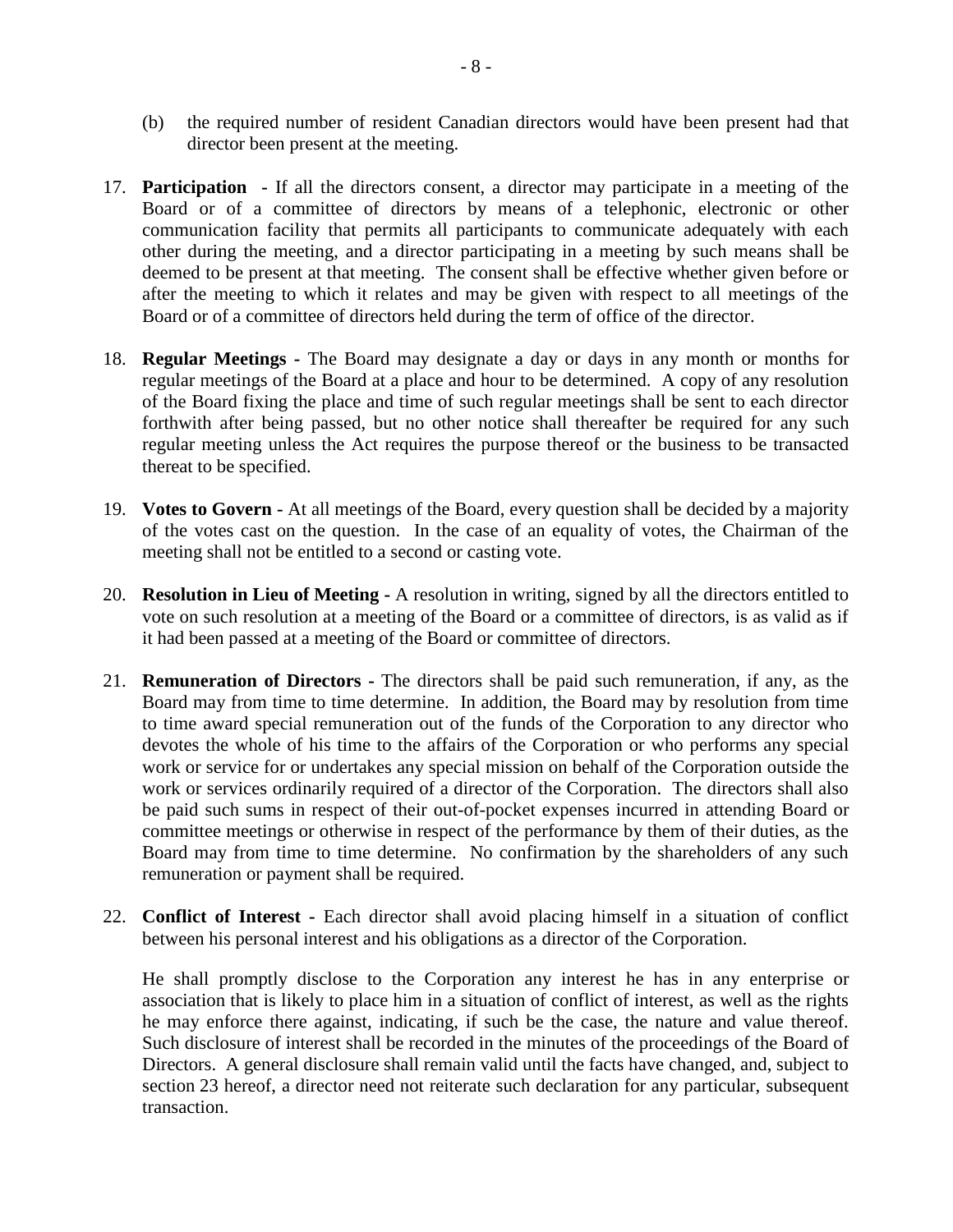<span id="page-8-0"></span>23. **Contract or Transaction with the Corporation -** A director or an officer may, even in performing his duties, be a party to a material contract or material transaction, whether made or proposed, with the Corporation, or be a director, an officer or an individual acting in a similar capacity, of a party to the contract or transaction or hold a material interest in a party to such contract or transaction. He shall then, in accordance with section 120 of the Act, disclose in writing to the Corporation or request to have it entered in the minutes of meetings of directors or of meetings of committees of directors, the nature and extent of his interest in such material contract or material transaction, whether made or proposed, even if such contract or transaction, within the scope of the normal business activity of the Corporation, does not require the approval of either the directors or the shareholders. For the purposes of this by-law, a general notice that (a) the director or officer is a director or officer, or acting in a similar capacity of a party to such contract or transaction, or has a material interest in a party to such contract or transaction, (b) that the director or officer has a material interest in the party, or (c) that there has been a material change in the nature of the director's or officer's interest in the party and is to be regarded as interested in any contract or transaction made with that party, is a sufficient declaration of interest.

A director who is so interested in such contract or transaction shall not vote on such resolution to approve the contract or transaction unless the contract or transaction is one of the contracts referred to in subsection 120(5) of the Act, that is, relating primarily to the remuneration or indemnification of such director, or a contract with an affiliate of the Corporation.

At the request of the President or any director, the interested director shall leave the meeting while the Board of Directors discusses and votes on the contract or transaction concerned.

Neither the Corporation nor any of its shareholders may contest the validity of a contract or transaction for which disclosure is required hereunder for such sole reason, provided such director or officer has disclosed his interest as aforementioned, the Board of Directors has approved the contract or transaction, and the contract or transaction was, at that time, reasonable and fair to the Corporation.

## **PROTECTION OF DIRECTORS, OFFICERS AND OTHERS**

- 24. **Indemnification -** Subject to the provisions of the Act, the Corporation shall indemnify a director or officer of the Corporation, a former director or officer of the Corporation or another individual who acts or acted at the Corporation's request as a director or officer, or an individual acting in a similar capacity, of another entity, against all costs, charges and expenses, including an amount paid to settle an action or satisfy a judgment, reasonably incurred by the individual in respect of any civil, criminal, administrative, investigative or other proceeding in which the individual is involved because of that association with the Corporation or other entity provided:
	- (a) the individual acted honestly and in good faith with a view to the best interest of the Corporation or, as the case may be, to the best interest of the other entity for which the individual acted as director or officer or in a similar capacity at the Corporation's request; and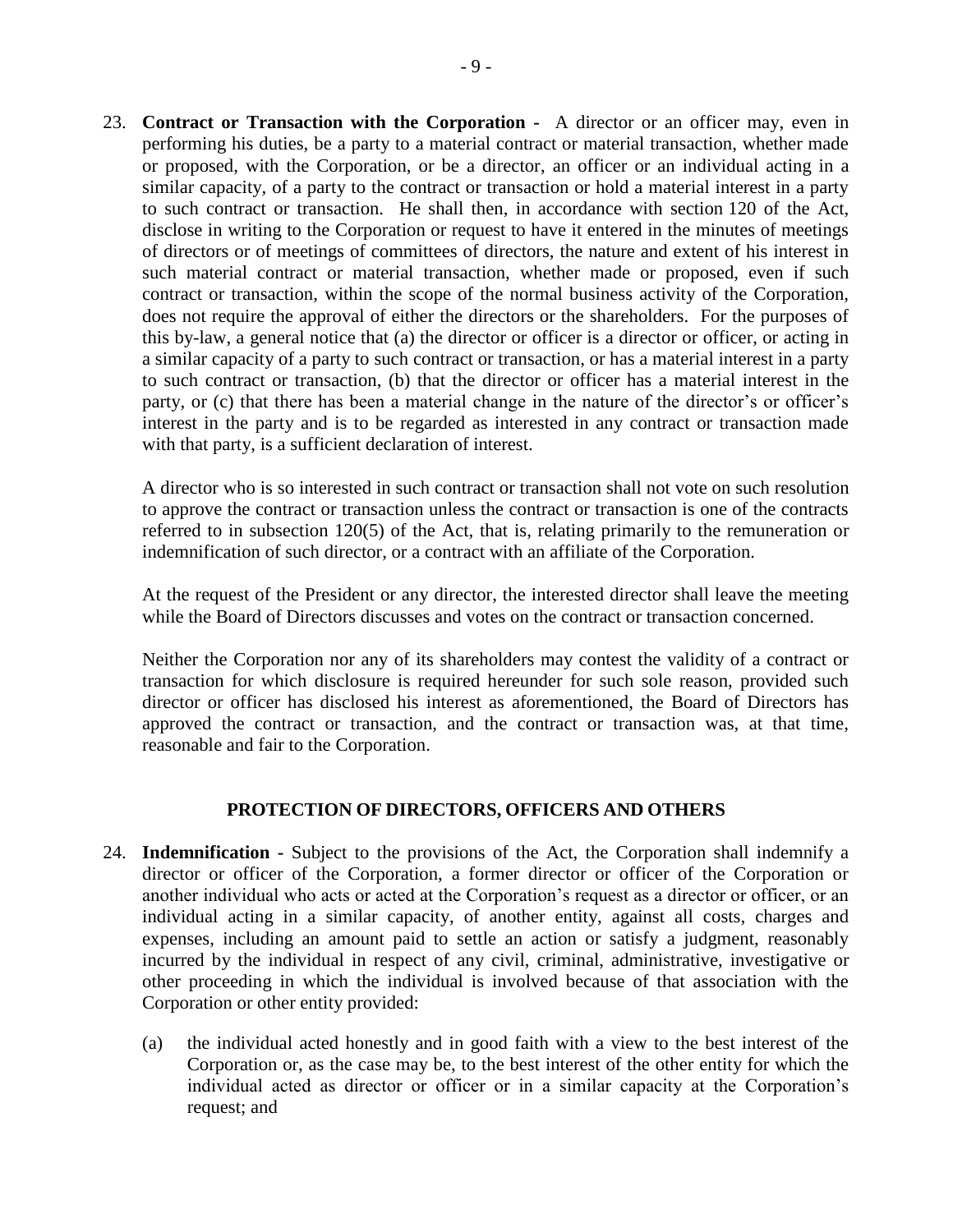(b) in the case of a criminal or administrative action or proceeding that is enforced by a monetary penalty, the individual had reasonable grounds to believe that his conduct was lawful.

The Corporation shall advance moneys to an individual referred to in the above paragraph for the reasonable costs, charges and expenses incurred by such individual in connection with a proceeding referred to in the above paragraph. Such individual shall repay the moneys advanced by the Corporation if such individual does not fulfil the conditions set out in paragraphs (a) and (b) above.

25. **Submission of Contracts or Transactions to Shareholders for Approval -** The Board, in its discretion and subject to the Act, may submit any contract, act or transaction for approval, ratification or confirmation at any meeting of the shareholders called for the purpose of considering the same, and any such contract, act or transaction that shall be approved, ratified or confirmed by a resolution passed by a majority of the votes cast at any such meeting, unless any different or additional requirement is imposed by the Act or by the articles or by-laws of the Corporation, shall be as valid and as binding upon the Corporation and upon all the shareholders as though it had been approved, ratified or confirmed by every shareholder of the Corporation.

### **COMMITTEES**

- <span id="page-9-0"></span>26. **Executive Committee -** Subject to the Act, the Board may elect from its number an Executive Committee consisting of not less than two (2) directors and from time to time fill any vacancy occurring therein. Each member of the Executive Committee shall hold office at the pleasure of the Board. The Board may delegate to the Executive Committee any of the powers of the Board, save and except such powers as are by the Act required to be exercised by the Board itself. Unless otherwise directed by the Executive Committee, the Secretary of the Corporation shall act as Secretary of the Executive Committee.
- 27. **Transaction of Business -** Subject to the provisions of section [26](#page-9-0) hereof, the powers of the Executive Committee shall be exercised by a meeting at which a quorum is present or by resolution in writing signed by all members of the Executive Committee who would have been entitled to vote on such resolution at a meeting of the Executive Committee. Meetings of the Executive Committee may be held at any place in or outside Canada.
- 28. **Audit Committee -** The Board shall elect annually from among its number an Audit Committee to be composed of not less than three (3) directors, of whom a majority shall not be officers or employees of the Corporation or its affiliates. The Audit Committee shall have the powers and duties provided in the Act and as may be determined by the Board from timeto-time.
- 29. **Standing Committees -** The Board may appoint from its number standing committees and may confer upon such committees such powers as it may legally delegate, subject to such conditions as it may prescribe.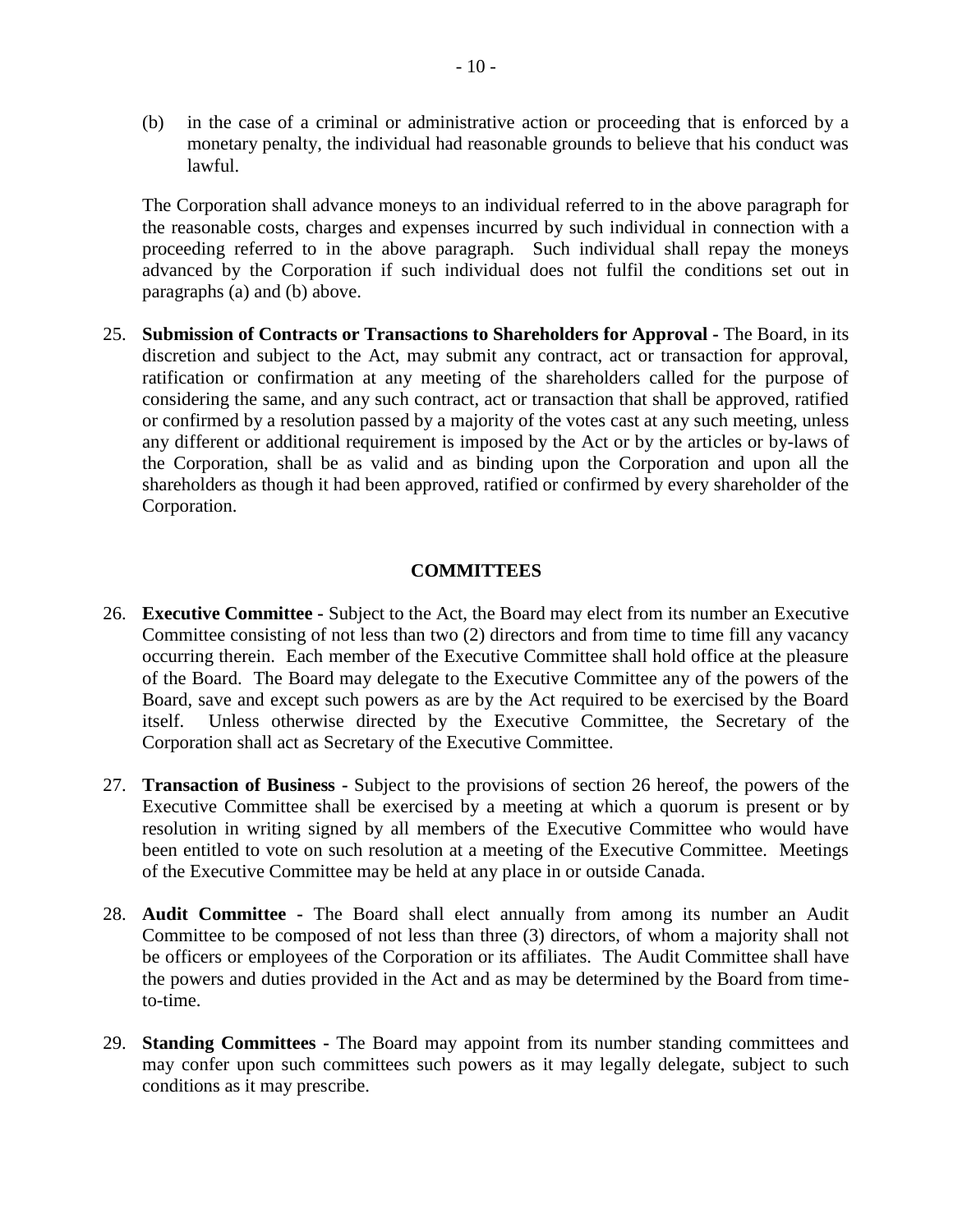30. **Procedure -** Unless otherwise determined by the Board, each committee shall have the power to fix its quorum at not less than a majority of its members, to elect its chairman and to regulate its procedure. All committees shall keep regular minutes of their transactions and shall report all such transactions to the Board at its meeting next succeeding such action and all such transactions shall be subject to revision or alteration by the Board, provided that no acts or rights of third parties shall be affected or invalidated by such revision or alteration.

## **OFFICERS**

- 31. **Appointment of Officers -** The Board shall appoint a President and may appoint a Chairman of the Board. The Board may from time to time appoint one or more Vice-Presidents, a Secretary and a Treasurer and, if deemed advisable, one or more Assistant-Secretaries and one or more Assistant-Treasurers. With the exception of the Chairman of the Board, an officer need not be a member of the Board. Any two of the offices of the Corporation may be held by the same person except those of President and Vice-President. In case and whenever the same person holds the offices of Secretary and Treasurer, he may, but need not, be called Secretary-Treasurer. The Board may from time to time appoint such other officers, agents and attorneys as it shall deem necessary who shall have such authority and shall perform such duties as may from time to time be prescribed by the Board.
- 32. **Terms of Employment -** In the absence of a written agreement to the contrary, the employment of any officer of the Corporation shall be at the pleasure of the Board. The terms of employment shall be as determined by the Board from time to time.
- 33. **Remuneration -** The Board may by resolution delegate to a committee of the Board the establishment of the remuneration of such officers and employees as it may from time to time determine. The fact that any officer or employee is a director or shareholder of the Corporation shall not disqualify him from receiving such remuneration that may be so determined.
- 34. **Removal -** All officers shall be subject to removal by resolution of the Board at any time, with or without cause.
- 35. **Delegation of Duties of Officers -** In the case of the absence, refusal to act or incapacity of the Chairman of the Board, if any, the President, a Vice-President or any other officer of the Corporation, or for any other reason that the Board may deem sufficient, the Board may delegate all or any of the powers and duties of such officer to any other officer or to any director for such time as it may direct.
- 36. **Chairman of the Board -** The Chairman of the Board (if any) shall, if present and willing, preside at all meetings of directors and shareholders and, subject to the Act, shall possess and may exercise such powers and fulfill such duties as the Board may from time to time determine. If the Chairman of the Board (if any) shall be absent, shall refuse to act or be incapacitated, the President shall assume his position and carry out his functions.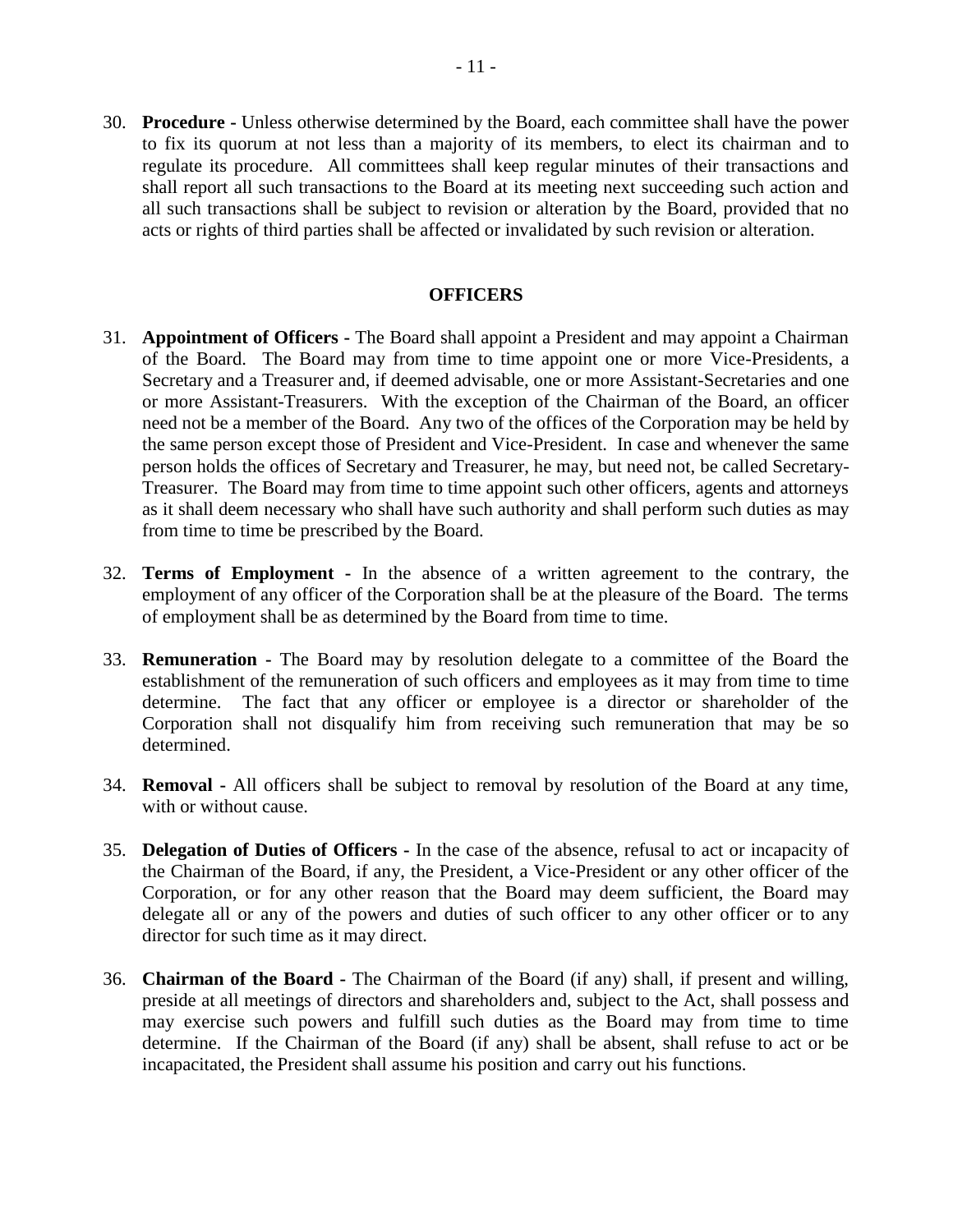The Chairman of the Board (if any) or the President, as determined by the Board, shall be the Chief Executive Officer of the Corporation.

- 37. **President -** The President shall have such powers and duties as may from time to time be assigned to him by the Board. The President shall sign all instruments which require his signature and shall perform all duties incident to his office.
- 38. **Vice-President -** In the case of the absence, refusal to act or incapacity of the President, a Vice-President shall, to the extent that he may be authorized by the Board, be vested with the powers and shall perform the duties of the President. A Vice-President shall have such powers and duties as may from time to time be assigned to him by the Board or, if so directed by the Board, by the Chairman of the Board or the President.
- 39. **Secretary -** The Secretary shall give or cause to be given, as and when instructed, all notices required to be given to shareholders, directors, officers, auditors, and members of committees. He shall attend and act as secretary at all meetings of the Board, shareholders and the Executive Committee and shall enter, or cause to be entered, in books or records kept for such purpose minutes of all proceedings at such meetings. He shall sign such contracts, documents or instruments in writing as require his signature, and he shall be the custodian of the corporate seal of the Corporation, if any, and of all books, papers, records, documents and other instruments belonging to the Corporation except when some other officer or agent has been appointed by resolution for such purpose. He shall have such other powers and duties as may from time to time be assigned to him by the Board or required by the Act.
- 40. **Treasurer -** The Treasurer shall have care and custody of all funds and securities of the Corporation and shall deposit the same in the name of the Corporation in such bank or banks or with such other depository or depositories as the Board may direct. He shall keep or cause to be kept the books of account and accounting records required by the Act. As required, he shall render an account to the Board of all his transactions as Treasurer and of the financial position of the Corporation. He shall sign such contracts, documents or instruments in writing as require his signature and shall have such powers and duties as may from time to time be assigned to him by the Board or as are incident to his office.
- 41. **Assistant-Secretary and Assistant-Treasurer -** The Assistant-Secretary or, if more than one, the Assistant-Secretaries, in order of seniority, and the Assistant-Treasurer or, if more than one, the Assistant-Treasurers, in order of seniority, shall perform all the duties of the Secretary and Treasurer, respectively. In the case of the absence or incapacity of the Secretary or Treasurer, as the case may be, the Assistant-Secretary or Assistant-Treasurer or, if more than one, the Assistant-Secretaries or Assistant-Treasurers, shall sign such contracts, documents or instruments in writing as require his or their signatures, respectively, and shall have such other powers and duties as may from time to time be assigned to them by the Board.
- 42. **Fidelity Bonds -** The Board may require such officers, employees, attorneys and agents of the Corporation as the Board may deem advisable to furnish bonds for the faithful discharge of their duties in such form and with such sureties as the Board may from time to time prescribe,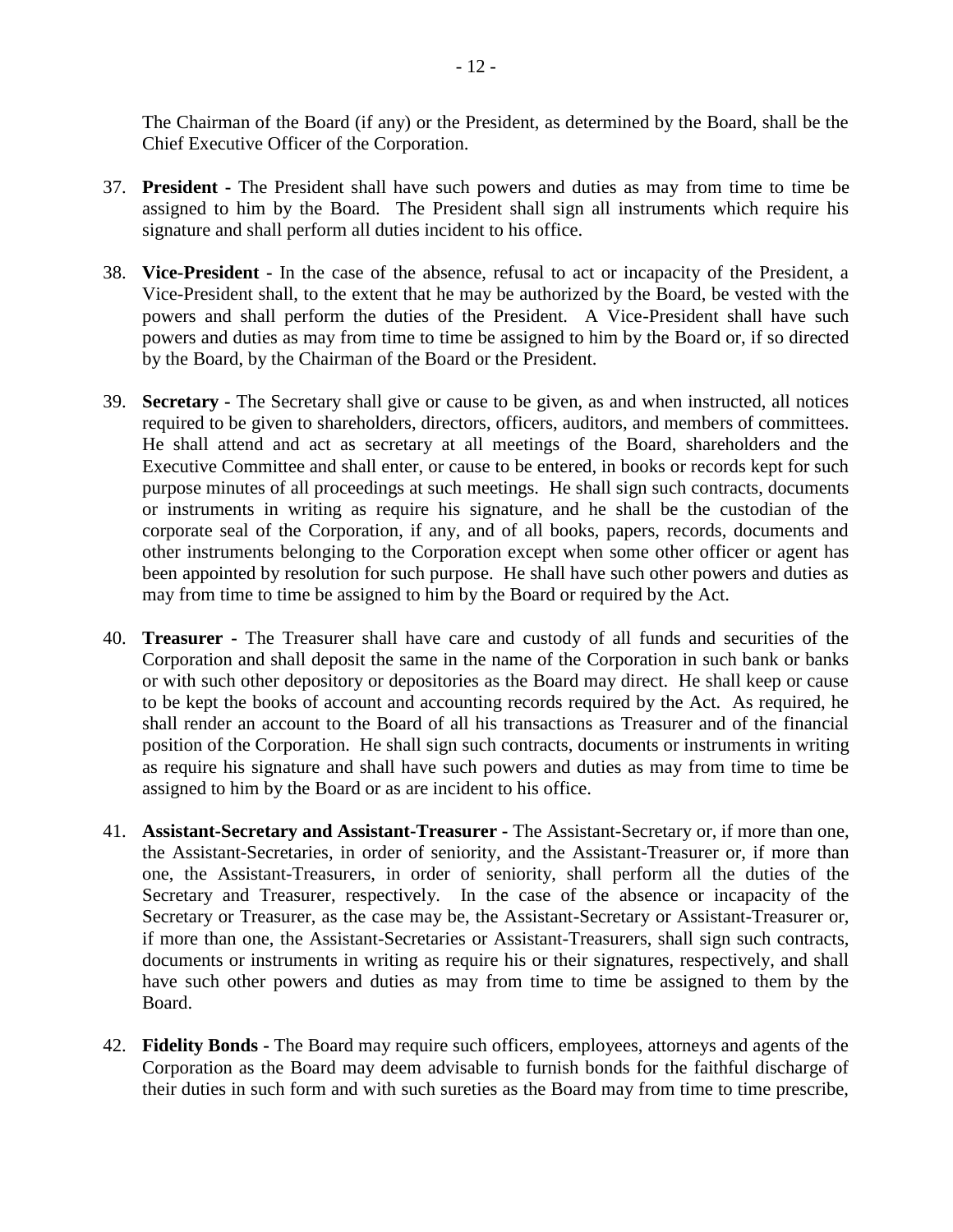and no director shall be liable for failure to require any such bond or for the insufficiency of any such bond or for any loss by reason of failure of the Corporation to receive any indemnity thereby provided.

## **MEETINGS OF SHAREHOLDERS**

43. **Place and Time of Meetings -** Meetings of shareholders shall be held at the registered office of the Corporation or elsewhere in Canada at such time and upon such day as the Board may by resolution determine. Meetings of shareholders may also be held outside Canada if the place is specified in the articles of the Corporation or all the shareholders entitled to vote at the meeting agree that the meeting is to be held at that place.

Meetings of the shareholders may be held, in accordance with the Act, entirely by means of a telephonic, electronic or other communication facility that permits all participants to communicate adequately with each other during the meeting.

Any person entitled to attend a meeting of shareholders may participate in the meeting, in accordance with the Act, by means of a telephonic, electronic or other communication facility that permits all participants to communicate adequately with each other during the meeting, if the Corporation makes available such a communication facility. Any person participating in such a meeting by such means shall be deemed to be present at such meeting.

44. **Notice of Meetings -** Notice of the time and place of each annual meeting of shareholders and of each special meeting of shareholders shall be given in the manner provided in section [72](#page-19-0) hereof not less than twenty-one (21) days nor more than sixty (60) days before the date of the meeting to each director, to the auditor of the Corporation and to each shareholder entitled to vote who, at the close of business on the record date for notice, if any, is entered in the securities register as the holder of one (1) or more shares of the Corporation carrying the right to vote at the meeting. Notice of a meeting of shareholders called for any purpose other than the consideration of the financial statements and auditor's report, the election of directors or the reappointment of the incumbent auditor shall state the nature of the business in sufficient detail to permit the shareholders to form a reasoned judgment thereon and shall state the text of any special resolution to be submitted to the meeting.

A shareholder may in any manner waive notice of or otherwise consent to the holding of a meeting of shareholders. Attendance of a shareholder at a meeting of shareholders shall be deemed to constitute a waiver of notice of such meeting except where a shareholder attends such meeting for the express purpose of objecting to the transaction of any business thereat on the grounds that the meeting is not lawfully called.

Irregularities in a notice or in the giving thereof, as well as the accidental omission to give notice of any meeting to or the non-receipt of any such notice by any shareholder or shareholders, a director or the auditor of the Corporation, shall not invalidate any resolution passed or any proceedings taken at any such meeting. A certificate of the Secretary or of any duly-authorized officer of the Corporation or of any transfer agent or registrar of the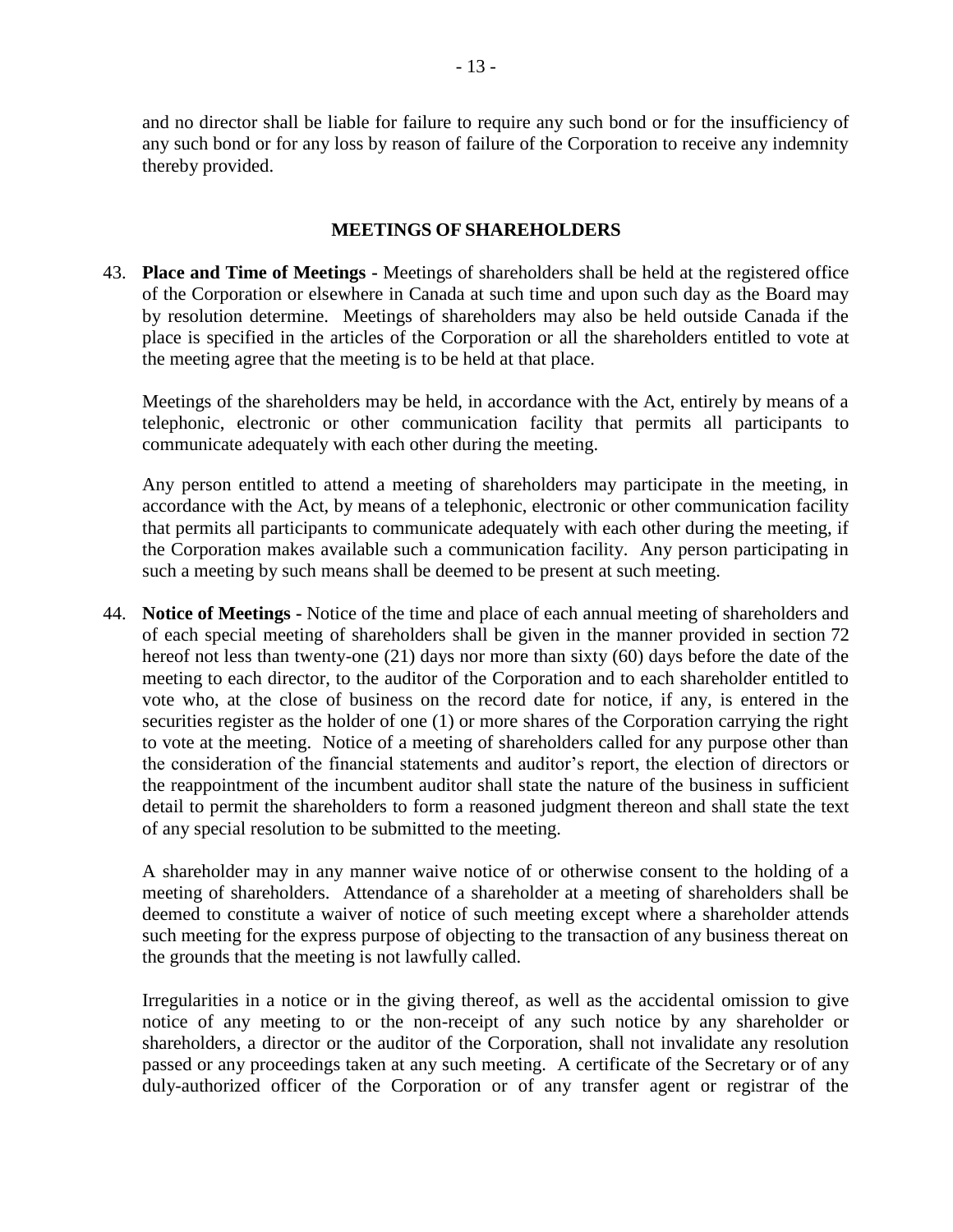Corporation, with respect to the mailing of any notice, shall be conclusive evidence thereof and shall be binding on every director, shareholder and the auditor of the Corporation.

- 45. **Requisition of Meeting -** The holders of not less than five percent (5%) of the issued shares of the Corporation that carry the right to vote at the meeting sought to be held may requisition the directors to call a meeting of shareholders for the purposes stated in the requisition. The requisition shall state the business to be transacted at the meeting and shall be sent to each director and to the registered office of the Corporation. Subject to the Act, upon receiving the requisition, the directors shall call a meeting of shareholders to transact the business stated in the requisition. If the directors do not call a meeting within twenty-one (21) days after receiving the requisition, any shareholder who signed the requisition may call the meeting.
- <span id="page-13-1"></span>46. **List of Shareholders Entitled to Notice -** For every meeting of shareholders, the Corporation shall prepare a list of shareholders entitled to receive notice of the meeting, arranged in alphabetical order and showing the number of shares held by each shareholder entitled to receive notice of the meeting. If a record date to determine shareholders entitled to receive notice of the meeting is fixed pursuant to section [47](#page-13-0) hereof, the list of shareholders shall be prepared not later than ten (10) days after such record date. If no record date is fixed, the list of shareholders entitled to receive notice of the meeting shall be prepared at the close of business on the business day immediately preceding the day on which the notice is given or, where no such notice is given, the day on which the meeting is held. The list of shareholders shall be available for examination by any shareholder during usual business hours at the registered office of the Corporation or at the place where the securities register is maintained and at the meeting for which the list was prepared.
- <span id="page-13-0"></span>47. **Record Date for Notice -** The Board may fix in advance a record date preceding the date of any meeting of shareholders by not more than sixty (60) days and not less than twenty-one (21) days for the determination of the shareholders entitled to receive notice of the meeting, provided that notice of any such record date is given not less than seven (7) days before such record date in the manner provided in the Act. If no record date is fixed, the record date for the determination of the shareholders entitled to receive notice of the meeting shall be the close of business on the business day immediately preceding the day on which the notice is given.
- 48. **Proxies -** Every shareholder, including a shareholder that is a corporation, entitled to vote at a meeting of shareholders, may appoint a proxy, or one or more alternate proxies, who need not be shareholders of the Corporation, as his nominee to attend and act at the meeting in the manner and to the extent authorized by the proxy and with the authority conferred by the proxy. An instrument appointing a proxy shall be in writing and executed by the shareholder or his attorney duly authorized in writing or, if the shareholder is a corporation, executed on its behalf by its duly-authorized officer or officers; instruments appointing a proxy signed by or on behalf of a corporation need not be under seal. A proxy shall conform with the requirements of the Act and shall be deposited with the Secretary of the Corporation before any vote is cast under its authority or at such earlier time and in such manner as the Board may prescribe. Without limiting the generality of the foregoing, the directors may, from time to time and subject to the Act, make regulations regarding the deposit of proxies at a place or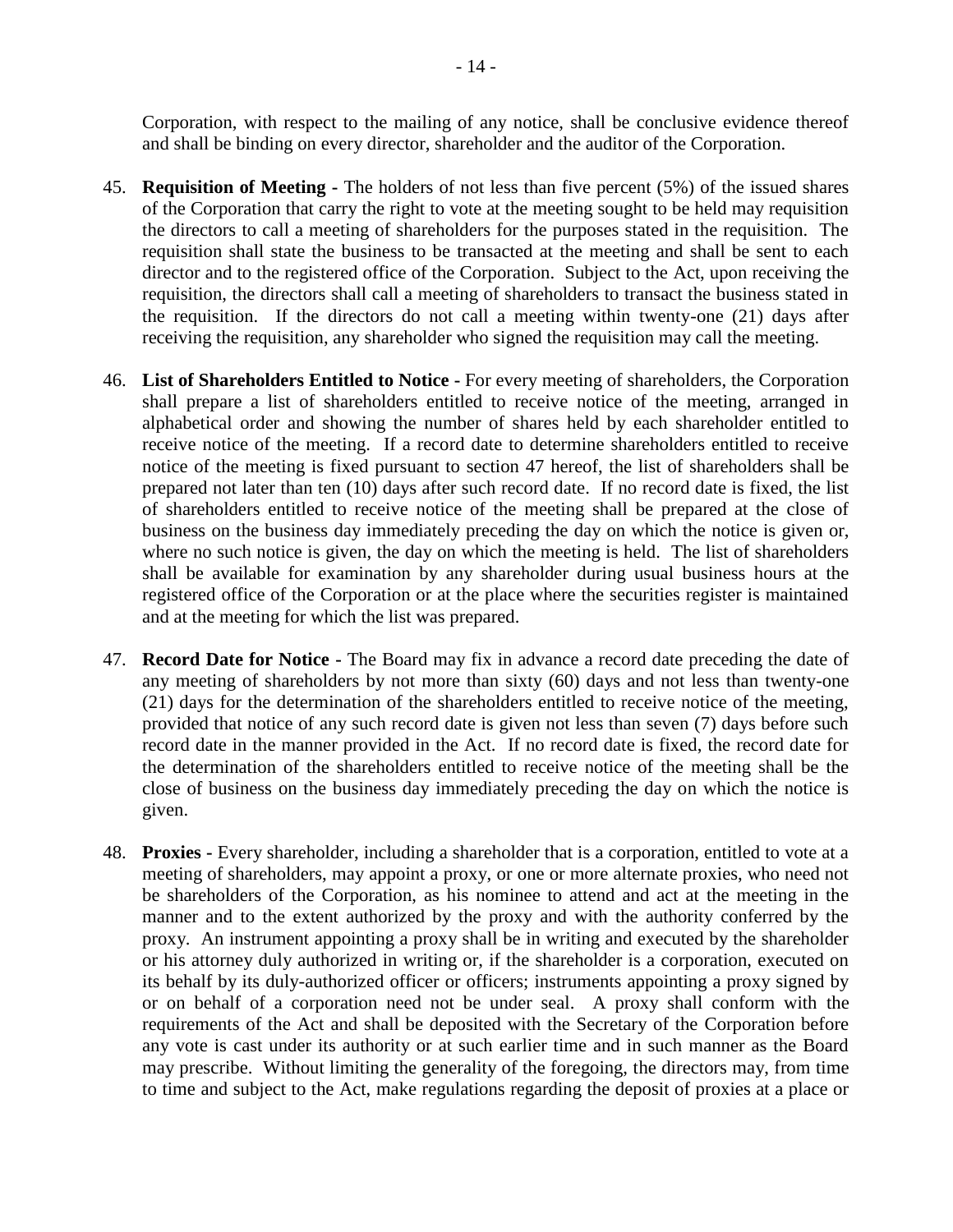places other than the place at which a meeting or adjourned meeting of shareholders is to be held and may provide for particulars of such proxies to be transmitted or sent in writing to the Corporation or an agent of the Corporation before the meeting or adjourned meeting; and any proxy so deposited in accordance with the regulations may be voted upon as though it was produced at the meeting or adjourned meeting and votes given in respect thereof shall be valid and shall be counted. Subject to any regulations made as aforesaid and to the Act, the chairman of any meeting of shareholders may, in his discretion, accept written communication as the authority of anyone claiming to represent and to vote on behalf of a shareholder, notwithstanding that no proxy conferring such authority has been deposited with the Corporation, and any votes given in accordance with such written communication accepted by the chairman shall be valid and shall be counted.

- 49. **Joint Shareholders -** If two (2) or more persons are registered as joint holders of any share or shares of the Corporation, any one of such persons may, in the absence of the others, vote at any meeting either personally or by proxy in respect of such share or shares as if he were solely entitled thereto, but, if more than one of such shareholders is present or represented by proxy at such meeting, that one of such joint holders so present or represented whose name stands before the other or others in the books of the Corporation in respect of such share or shares shall alone be entitled to vote in respect thereof. Several executors, administrators or liquidators of a deceased shareholder in whose name any shares stand shall, for the purpose of this section, be deemed joint holders thereof.
- 50. **Scrutineers -** The Chairman, at any meeting of shareholders, may appoint one (1) or more persons to act as scrutineers at such meeting. The scrutineers need not be shareholders, directors, officers or employees of the Corporation.
- 51. **Chairman of the Meeting-** In the absence of the Chairman of the Board, the President or, failing him, any Vice-President who has been vested with the powers of the President shall act as chairman of the meeting of shareholders. If the President or any Vice-President who has been vested with the powers of the President is absent or unable to act, the shareholders present and entitled to vote at a meeting of shareholders shall choose another director as chairman of the meeting and, if no director is present or if all the directors present decline to take the chair, then the shareholders present shall choose one of their number to be chairman of the meeting.

The chairman of any meeting of shareholders shall conduct the procedure thereat in all respects and his decision on all matters shall be conclusive and binding upon all the shareholders. A declaration by the chairman at any meeting of shareholders that a resolution has been carried or defeated is, in the absence of evidence to the contrary, proof of the fact without proof of the number or proportion of the votes recorded in favour or against the resolution.

52. **Secretary of the Meeting -** If the Secretary of the Corporation is absent or is unable to act, the chairman of the meeting shall appoint a person, who need not be a shareholder of the Corporation, to act as secretary of the meeting.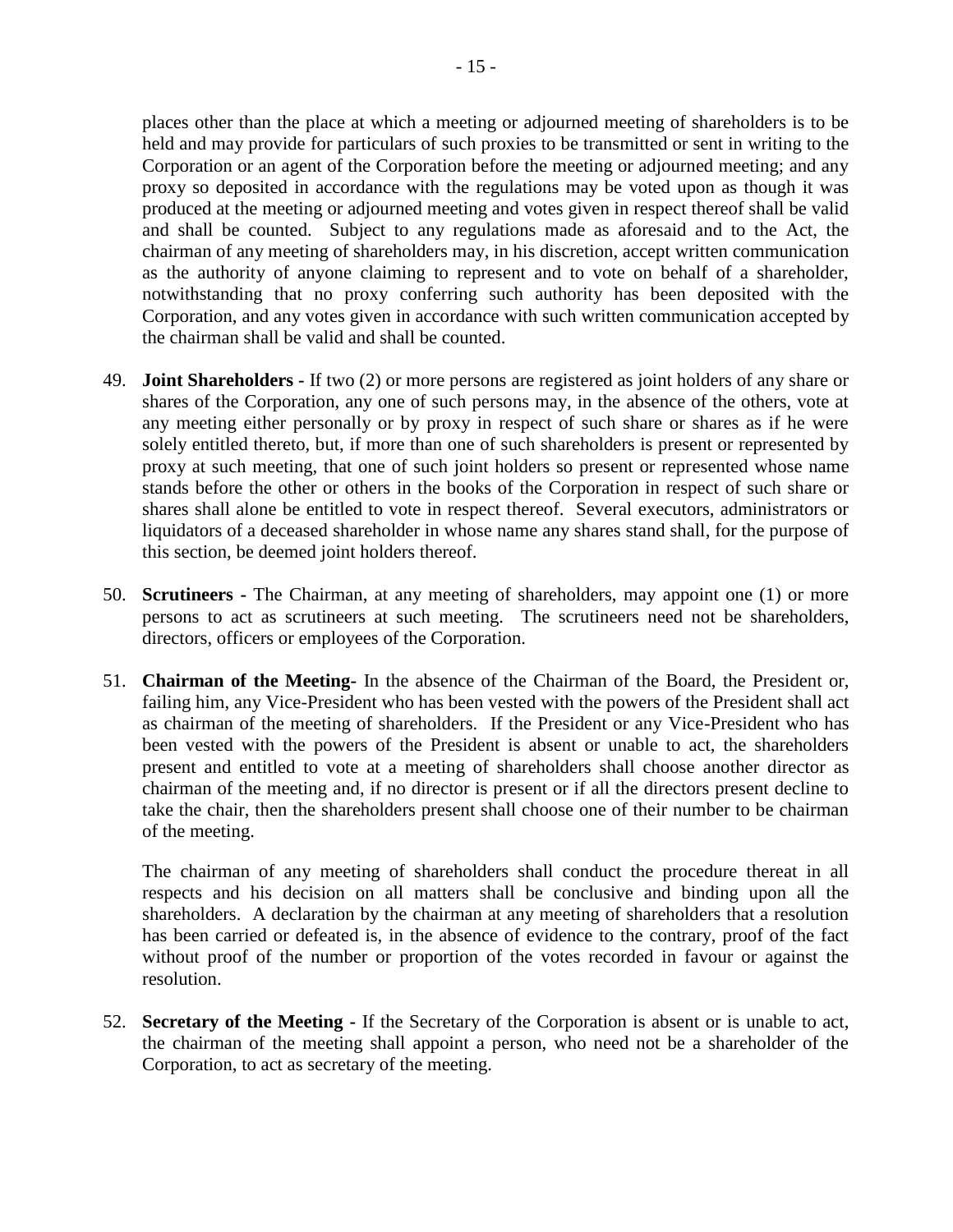<span id="page-15-0"></span>53. **Votes to Govern** - Unless otherwise prescribed by the Act, the articles or the by-laws of the Corporation, every question submitted to any meeting of shareholders shall be determined by a majority of votes cast on the question. Upon a show of hands, every person who is present and entitled to vote shall have one vote. In the case of an equality of votes, the chairman of the meeting shall not, both on a show of hands and in the case of a ballot, have a casting vote in addition to the vote or votes to which he may be entitled as a shareholder or proxy nominee.

A ballot may be directed to be taken by the chairman of the meeting or may be required to be taken by any person present and entitled to vote upon any question arising at a meeting. If a ballot is demanded and the demand is not withdrawn, it shall be taken in such manner and either at once or later at the meeting or after adjournment as the chairman of the meeting shall direct, provided that, if a ballot is demanded in connection with the election of a chairman of the meeting or the question of adjournment, it shall be taken forthwith without adjournment. In the case of a ballot, each shareholder who is present in person or represented by proxy shall be entitled to one (1) vote for each share in respect of which he is entitled to vote at the meeting and the result of the ballot shall be the decision of the Corporation at any meeting of shareholders upon the question.

- 54. **Vote by telephonic, electronic or other communication facility –** Notwithstanding section [53](#page-15-0) hereof, the vote may be held, in accordance with the Act, entirely by means of a telephonic, electronic or other communication facility, if the Corporation makes available such a communication facility, provided that such communication facility:
	- (a) enables the votes to be gathered in a manner that permits their subsequent verification; and
	- (b) permits the tallied votes to be presented to the Corporation without it being possible for the Corporation to identify how each shareholder or group of shareholders voted.

Any person participating in a meeting of shareholders by means of a telephonic, electronic or other communication facility and entitled to vote at that meeting may vote, in accordance with the Act, by means of the telephonic, electronic or other communication facility that the Corporation has made available for that purpose.

- 55. **Corporate Shareholder** At any meeting of shareholders, a shareholder which is a corporation shall, as an alternative to voting by proxy, be entitled to vote by its representative duly authorized in accordance with the provisions of the Act, and the person so authorized shall be entitled to exercise the same powers on behalf of the corporation which he represents as such corporation could exercise if it were an individual shareholder personally present at the meeting.
- 56. **Adjournment -** The chairman of the meeting may, with the consent of any meeting and subject to such conditions as the meeting decides, adjourn such meeting from time to time and from place to place and, if such meeting is adjourned for less than thirty (30) days, it shall not be necessary to give notice of the adjourned meeting other than by announcement at the meeting that it is adjourned. If a meeting of shareholders is adjourned by one or more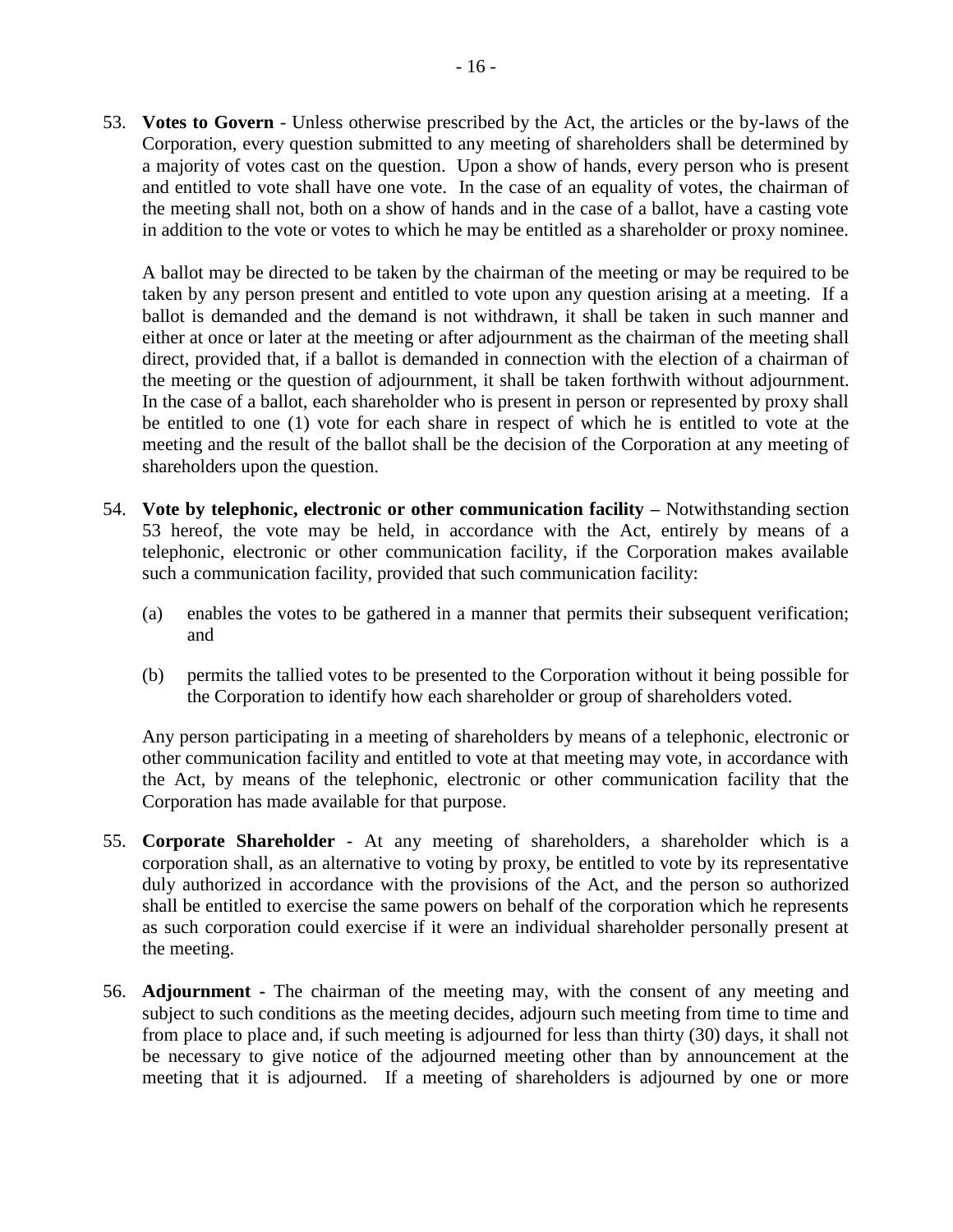adjournments for an aggregate of thirty (30) days or more, notice of the adjourned meeting shall be given in accordance with the provisions of the Act.

57. **Quorum -** Unless otherwise prescribed by the Act, the articles or the by-laws of the Corporation, a quorum for any meeting of shareholders shall be two (2) persons or more present in person and each being a shareholder entitled to vote thereat or a duly-appointed proxy holder or representative for an absent shareholder so entitled, and together holding or representing by proxy not less than five percent (5%) of the issued and outstanding shares of the Corporation entitled to vote at the meeting. If a quorum is present at the opening of a meeting of shareholders, the shareholders present or represented by proxy may proceed with the business of the meeting and may continue the meeting even though a quorum is not present throughout the meeting.

## **SHARES AND TRANSFERS**

- 58. **Issuance of Shares -** Subject to the provisions of the Act, shares in the capital of the Corporation may from time to time be issued by resolution of the Board on such terms and conditions and to such persons and for such consideration as the Board may determine.
- 59. **Right to Vote -** Subject to the provisions of the Act, at any meeting of shareholders in respect of which the Corporation has prepared the list referred to in section [46](#page-13-1) hereof, every person named in such list shall be entitled to vote the shares shown thereon opposite his name at the meeting to which the list relates.
- 60. **Registration of Transfer -** Subject to the provisions of the Act, the articles and the by-laws of the Corporation, no transfer of shares shall be registered in a securities register except:
	- (a) upon presentation of the certificates representing such shares with a transfer endorsed thereon or delivered therewith duly executed by the registered holder or by his attorney or successor duly appointed, together with such reasonable assurance or evidence of signature, identification and authority to transfer as the Board may from time to time prescribe, upon payment of all applicable fees prescribed by the Board and upon compliance with such restrictions on transfer as are authorized by the articles of the Corporation; or
	- (b) upon presentation of documentation deemed adequate by the Board to effect the transfer of shares, having regard to the manner in which shares of publicly-traded corporations are transferred.
- 61. **Transfer Agent and Registrar -** The Board may from time to time by resolution appoint a registrar to maintain the securities register and a transfer agent to maintain the register of transfers and may also appoint one or more branch registrars to maintain branch securities registers and one or more branch transfer agents to maintain branch registers of transfers, but one person may be appointed both registrar and transfer agent. The Board may at any time terminate any such appointment and make new appointments.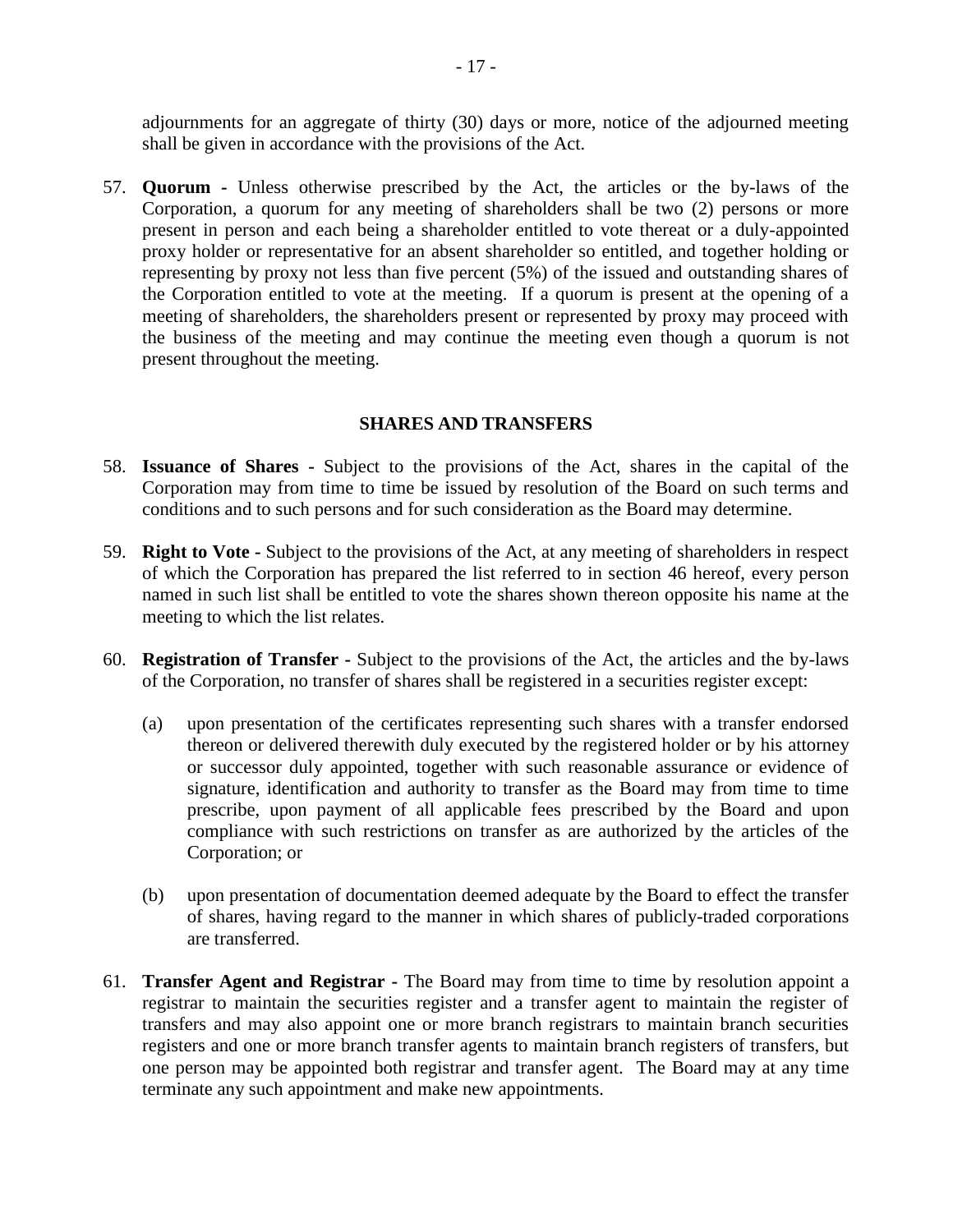62. **Share Certificates -** Every holder of one or more shares of the Corporation shall be entitled, at his option, to a share certificate, or to a non-transferable written acknowledgement of his right to obtain a share certificate, stating the number and class or series of shares held by him as shown on the securities register. Share certificates and acknowledgements of a shareholder's right to a share certificate, respectively, shall be in such form as the Board may from time to time approve. Any such share certificate shall be signed by the President and the Secretary, provided that, unless the Board otherwise determines, certificates representing shares in respect of which a transfer agent and/or registrar has been appointed shall not be valid unless manually countersigned by or on behalf of such transfer agent and/or registrar.

The signature of one of the signing officers or, in the case of share certificates which are not valid unless manually countersigned by or on behalf of a transfer agent and/or registrar, the signatures of both signing officers may be printed or mechanically reproduced in facsimile upon share certificates and every such facsimile signature shall for all purposes be deemed to be the signature of the officer whose signature it reproduces and shall be binding upon the Corporation. A share certificate executed as aforesaid shall be valid notwithstanding that one or both of the officers whose facsimile signature appears thereon no longer holds office at the date of issue of the certificate.

- 63. **Defaced, Destroyed, Stolen or Lost Certificates -** In the case of the defacement, destruction, theft or loss of a certificate for shares held by any shareholder, the fact of such defacement, destruction, theft or loss shall be reported to any officer of the Corporation or to a transfer agent or branch transfer agent of the Corporation, if any, with a statement verified by oath or statutory declaration as to the defacement, destruction, theft or loss and the circumstances concerning the same and with a request for the issuance of a new certificate to replace the one so defaced, destroyed, stolen or lost. Upon furnishing to the Corporation and the Corporation's transfer agent(s) and/or registrar(s) a bond of a surety company or other security approved by the Board, in a form approved by the Board or by the Secretary of the Corporation, indemnifying the Corporation (and the Corporation's transfer agent(s) and /or registrar(s), if any) against all loss, damage or expense to which the Corporation and/or the Corporation's transfer agent(s) and/or registrar(s) may be put or be liable for by reason of issuance of a new certificate to such shareholder, a new certificate may be issued in replacement of the one defaced, destroyed, stolen or lost if such issuance is ordered and authorized by the Chairman of the Board, the President or the Secretary of the Corporation or by resolution of the Board.
- 64. **Joint Shareholders -** If two (2) or more persons are registered as joint holders of any share, the Corporation shall not be bound to issue more than one certificate in respect thereof and delivery of such certificate to one of such persons shall be sufficient delivery to all of them. Any one of such persons may give an effectual receipt for the certificate issued in respect of such share.
- 65. **Deceased Shareholders -** In the event of the death of a holder, or of one of the joint holders, of any share, the Corporation shall not be required to make any entry in the securities register in respect thereof or to make any payment of dividends thereon except upon the production of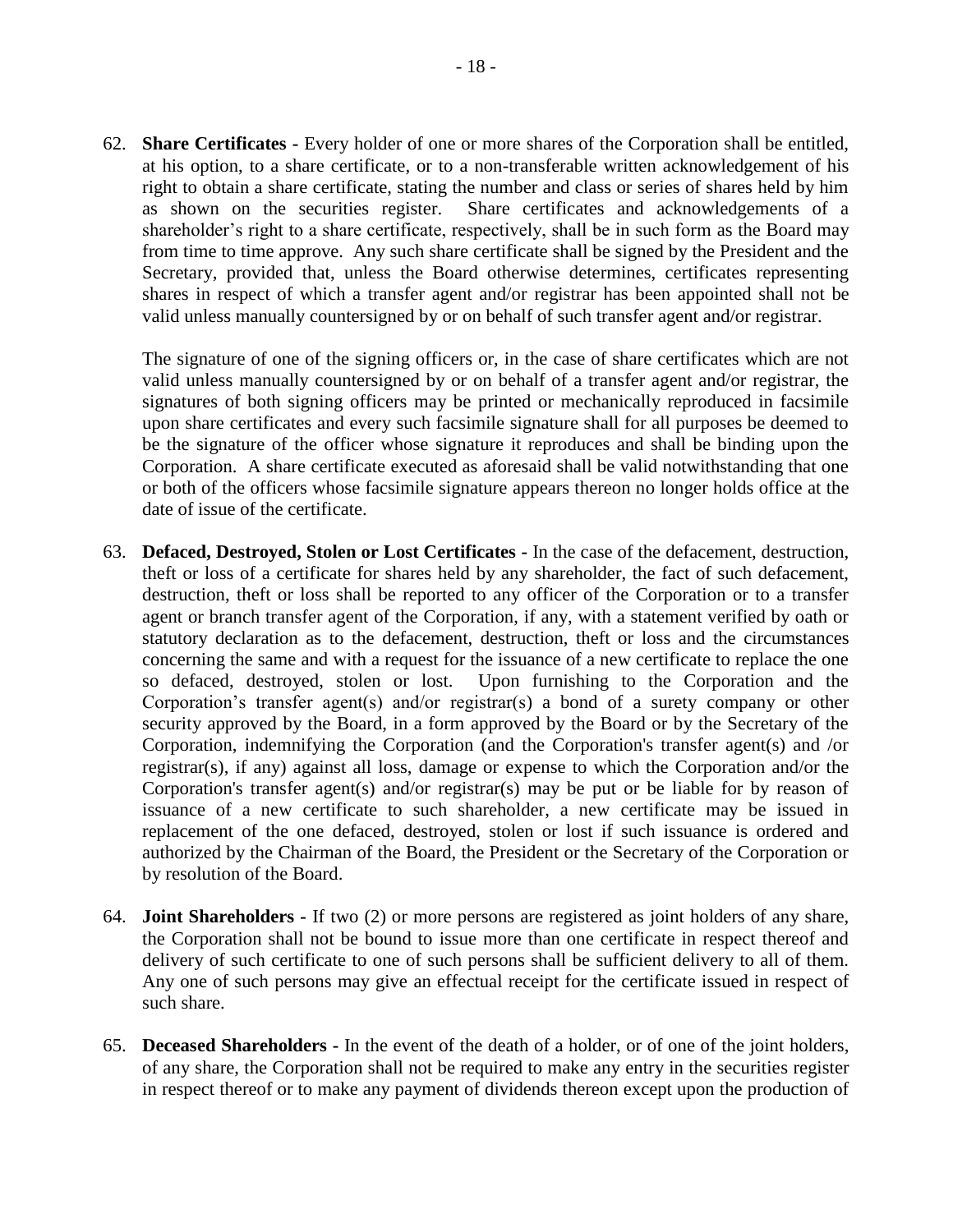all such documents as may be required by the Act and upon compliance with the reasonable requirements of the Corporation or its transfer agent.

# **DIVIDENDS AND RIGHTS**

- 66. **Dividends -** Subject to the Act and the articles of the Corporation, the Board may from time to time by resolution, as it deems advisable, declare dividends payable on the issued and outstanding shares of the Corporation to the shareholders in accordance with their respective rights and interests in the Corporation. Dividends may be paid in money or property or by issuing fully paid shares of the Corporation.
- 67. **Dividend Cheques -** A dividend payable in cash shall be paid by cheque drawn on the Corporation's bankers or one of them to the order of each registered holder of shares of the class or series in respect of which it has been declared and mailed to such registered holder at his recorded address, unless such holder otherwise directs. In the case of joint holders, the cheque shall, unless such joint holders otherwise direct, be made payable to the order of all of such joint holders and mailed to them at their recorded address. The mailing of such cheque as aforesaid, unless the same is not paid on due presentation, shall satisfy and discharge the liability of the Corporation for the dividend to the extent of the sum represented thereby plus the amount of any tax which the Corporation is required to and does withhold.
- 68. **Record Date for Dividends and Rights -** The Board shall fix in advance a date, preceding by not more than sixty (60) days the date for the payment of any dividend or the date for the issue of any warrant or other evidence of right to subscribe for securities of the Corporation, as a record date for the determination of the persons entitled to receive payment of such dividend or to exercise the right to subscribe for such securities, provided that notice of any such record date is given not less than seven (7) days before such record date in the manner provided in the Act.
- 69. **Unclaimed Dividends -** Any dividend unclaimed after a period of six (6) years from the date on which the same has been declared to be payable shall be forfeited and shall revert to the Corporation.
- 70. **Reserve Fund -** The Board may, from time to time, set aside such sums as it may consider advisable as a reserve or reserves which shall, in the absolute discretion of the directors, be applicable for any purpose deemed to be in the best interests of the Corporation. The Board may, from time to time, in its discretion, increase, reduce or abolish any reserve fund in whole or in part and may transfer the whole or any part of the reserve fund to surplus.
- 71. **Voting Securities in Other Issuers -** All securities of any other body corporate or issuer of securities held from time to time by the Corporation may be voted at all meetings of shareholders, bondholders, debenture holders, debenture stockholders or holders of such securities, as the case may be, of such other body corporate or issuer and in such manner and by such person or persons as the President or the Board shall from time to time determine. The proper signing officers of the Corporation may also, from time to time, execute and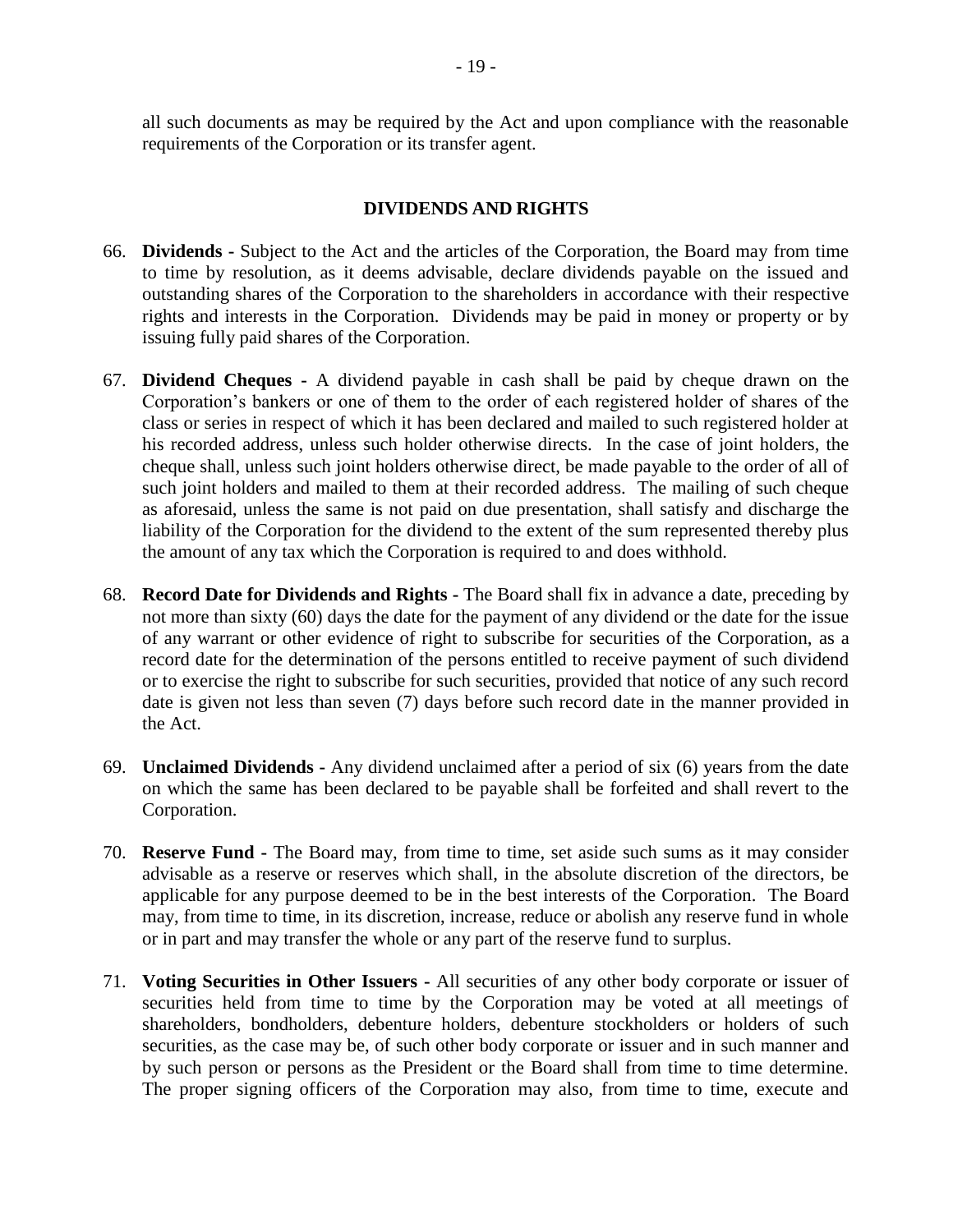deliver for and on behalf of the Corporation instruments of proxy or arrange for the issuance of voting certificates or evidence of the right to vote in such names as they may determine without the necessity of a resolution or other action of the Board.

# **NOTICES**

- <span id="page-19-0"></span>72. **Service of Notice -** Any notice to be given pursuant to the Act, the articles and the by-laws of the Corporation or otherwise to a shareholder, director, officer, auditor or member of a committee of the Board shall be sufficiently given if delivered personally to the person to whom it is to be given, or if delivered to his recorded address, or if mailed to him at his recorded address by prepaid ordinary mail, or if sent to him at his recorded address, or by any means of wire or wireless or any other form of transmitted or recorded communication. A notice so delivered shall be deemed to have been given when it is delivered personally or to the recorded address as aforesaid; a notice so mailed shall be deemed to have been sent at the time it was deposited in a post office or public mail box; a notice so sent by any means of wire or wireless or any other form of transmitted or recorded communication shall be deemed to have been given on the day on which it is transmitted. The Secretary may change or cause to be changed the recorded address of any shareholder, director, officer, auditor or member of a committee of the Board in accordance with any information believed by him to be reliable.
- 73. **Shares Registered in More Than One Name -** If two (2) or more persons are registered as joint holders of any share, any notice shall be addressed to all of such joint holders, but notice sent or delivered to one of such persons shall be sufficient notice to all of them.
- 74. **Undelivered Notices -** If any notice given to a shareholder pursuant to section [72](#page-19-0) hereto is returned on three (3) consecutive occasions because he cannot be found, the Corporation shall not be required to give any further notice to such shareholder until he informs the Corporation in writing of his new address.
- 75. **Persons Becoming Entitled by Operation of Law -** Every person who by operation of law, transfer or by any other means whatsoever becomes entitled to any shares in the capital of the Corporation shall be bound by every notice in respect of such shares which, prior to his name and address being entered in the securities register of the Corporation, shall have been duly given to the shareholder from whom he derives his title to such shares.
- 76. **Deceased Shareholder –** Any notice delivered at the recorded address of any shareholder shall, notwithstanding that such shareholder be then deceased and whether or not the Corporation has notice of his death, be deemed to have been duly served in respect of the shares held by such shareholder, whether held solely or with other persons, until some other person be entered in his stead in the securities register of the Corporation as the holder or one of the holders thereof and such service shall for all purposes be deemed a sufficient service of such notice on his personal representatives and all persons, if any, interested with him in such shares.
- 77. **Waiver of Notice -** Any shareholder, or his duly appointed proxyholder, director, auditor or member of a committee of the Board may at any time waive any notice, or waive or abridge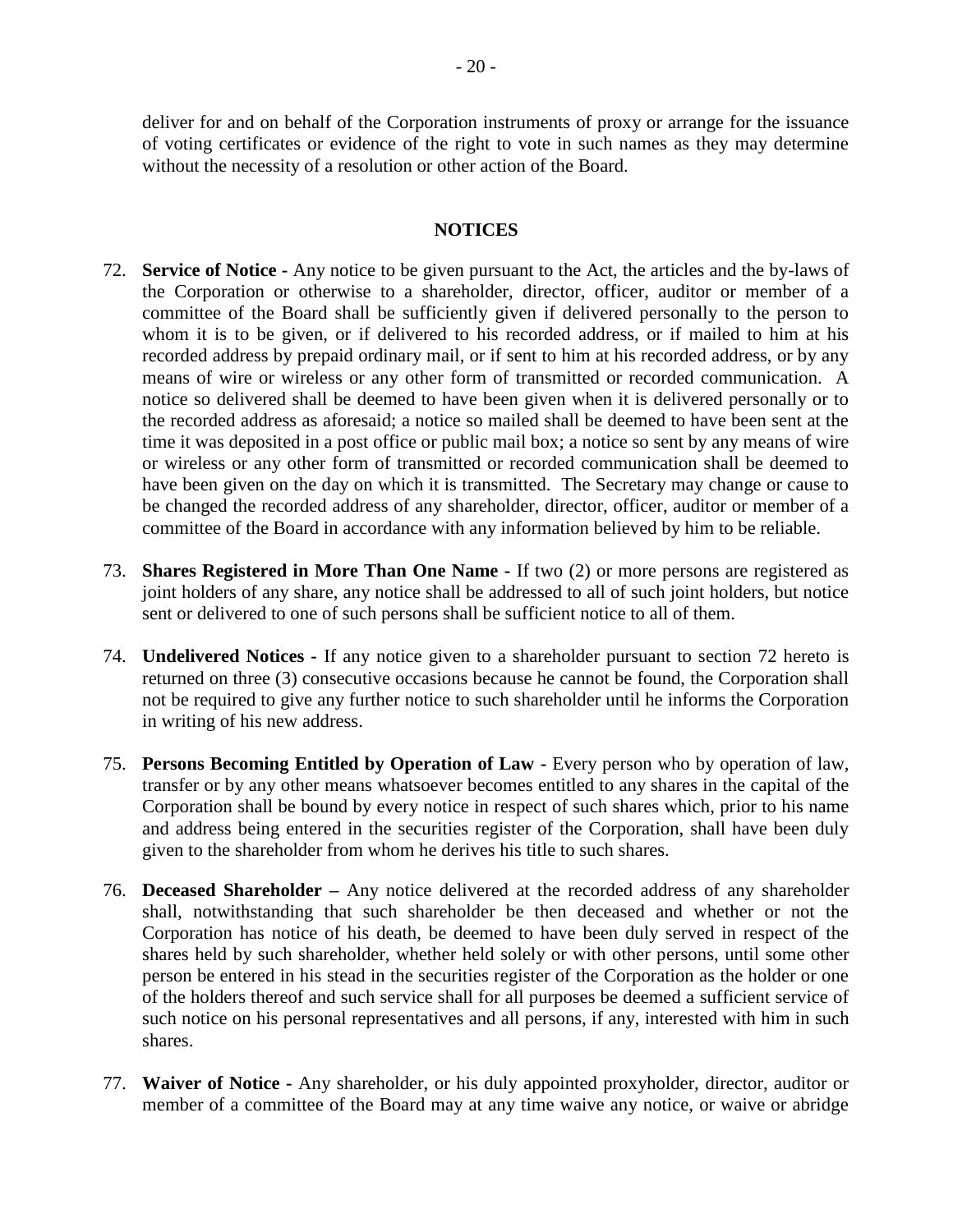the time for any notice, required to be given to him under any provision of the Act, the articles and the by-laws of the Corporation or otherwise, and such waiver or abridgement shall be deemed to cure any defect in the procedure or delay for the notice, as the case may be. Any such waiver or abridgement shall be in writing, except a waiver of notice of a meeting of shareholders or of the Board which may be given in any manner.

- 78. **Omissions and Errors** The accidental omission to give any notice to any shareholder, director, officer, auditor or member of a committee of the Board or the non-receipt of any notice by any such person or any error in any notice not affecting the substance thereof shall not invalidate any action or decision taken at any meeting held pursuant to such notice or otherwise founded thereon.
- 79. **Signature to Notices -** The signature to any notice to be given by the Corporation may be written, stamped, typewritten, printed or otherwise reproduced in facsimile or partly written, stamped, typewritten, printed or otherwise reproduced in facsimile.
- 80. **Computation of Time -** Subject to the Act, where a specified number of days' notice or notice extending over any period is required to be given, the day of service or posting of the notice shall, unless it is otherwise provided, be counted in such number of days or other period.
- 81. **Proof of Service -** A certificate of the Secretary or other duly authorized officer of the Corporation then in office, or of the transfer officer of any transfer agent of shares of any class of the Corporation, as to facts in relation to the mailing or delivery of any notice to any shareholder, director, auditor or officer, or publication of any notice, shall, subject to the Act, be conclusive evidence thereof and shall be binding on every shareholder, director, auditor or officer of the Corporation, as the case may be.
- 82. **Accounting Records -** Subject to the Act, the accounting records of the Corporation may be kept either at the registered office or at such other place within or outside Canada as the directors may from time to time determine or approve.
- 83. **Borrowing of Money by the Corporation -** The directors may and they are hereby authorized from time to time to:
	- (a) borrow money on the credit of the Corporation;
	- (b) issue, reissue, sell, pledge or hypothecate debt obligations of the Corporation;
	- (c) give a guarantee on behalf of the Corporation to secure performance of an obligation of any person; and
	- (d) mortgage, hypothecate, pledge or otherwise create a security interest in all or any property of the Corporation, owned or subsequently acquired, to secure any obligation of the Corporation.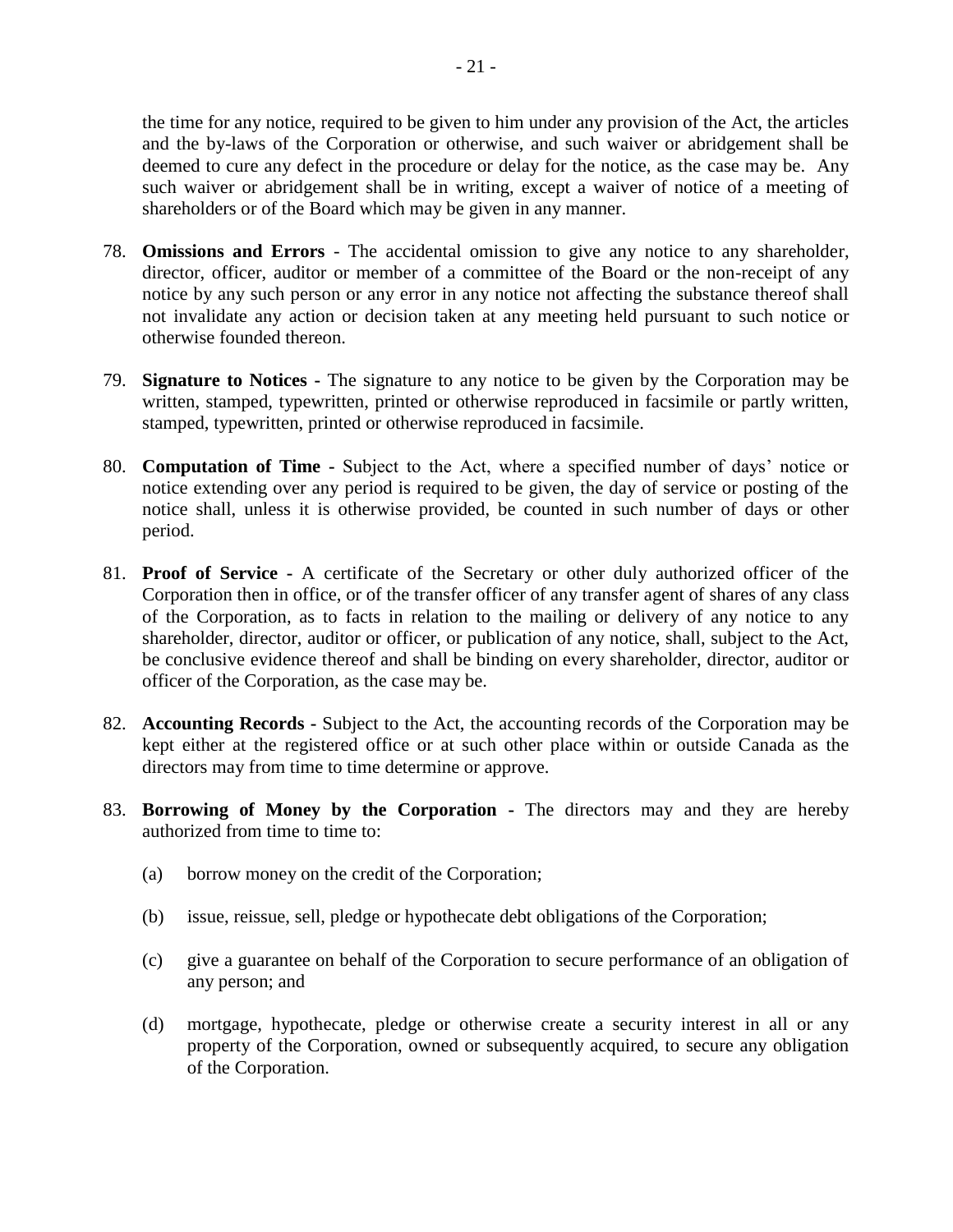The directors may from time to time by resolution delegate to any officer or director of the Corporation all or any of the powers conferred on the directors by the preceding paragraph of this by-law to the full extent thereof or such lesser extent as the directors may in any such resolution provide.

The powers hereby conferred shall be deemed to be in supplement to and not in substitution for any powers to borrow money for the purpose of the Corporation possessed by its directors or officers independently of a borrowing by-law.

- 84. **Banking Arrangements -** The banking business of the Corporation, or any part thereof, shall be transacted with such one or more banks, trust companies or other firms or corporations carrying on a banking business as the Board may designate, appoint or authorize from time to time by resolution, and all such banking business, or any part thereof, shall be transacted on behalf of the Corporation by such one or more officers and/or other persons as the Board may designate, direct or authorize from time to time by resolution and to the extent therein provided. For greater certainty but without restricting the generality of the foregoing, such banking business shall include the operation of the Corporation's accounts, the making, signing, drawing, accepting, endorsing, negotiating, lodging, depositing or transferring of any cheques, promissory notes, drafts, acceptances, bills of exchange and orders for the payment of money, the giving of receipts for and orders relating to any property of the Corporation, the execution of any agreement relating to any such banking business and defining the rights and powers of the parties thereof, and the authorizing of any officer of such bank, trust company or other firm or corporation to do any act or thing on the Corporation's behalf to facilitate such banking business.
- 85. **Declarations -** Any officer of the Corporation is authorized and empowered to appear and make answer for the Corporation to all writs, orders and interrogatories upon articulated facts issued out of any Court and to declare for and on behalf of the Corporation any answer to writs of attachment by way of garnishment in which the Corporation is garnishee, and to make all solemn or sworn declarations in connection therewith or in connection with any or all judicial proceedings to which the Corporation is a party and to make demands of abandonment or petitions for winding-up or bankruptcy orders upon any debtor of the Corporation and to attend and vote at all meetings of creditors of any of the Corporation's debtors and grant proxies in connection therewith.
- <span id="page-21-0"></span>86. **Execution of Instruments -** Contracts, documents or instruments in writing requiring the signature of the Corporation may be validly signed by any one of the Chairman of the Board or the President, or by any two (2) officers of the Corporation, and all contracts, documents or instruments in writing so signed shall be binding upon the Corporation without any further authorization or formality.

The Board may from time to time by resolution appoint any officer or officers or any other person or persons either to sign contracts, documents or instruments in writing generally or to sign specific contracts, documents or instruments in writing on behalf of the Corporation.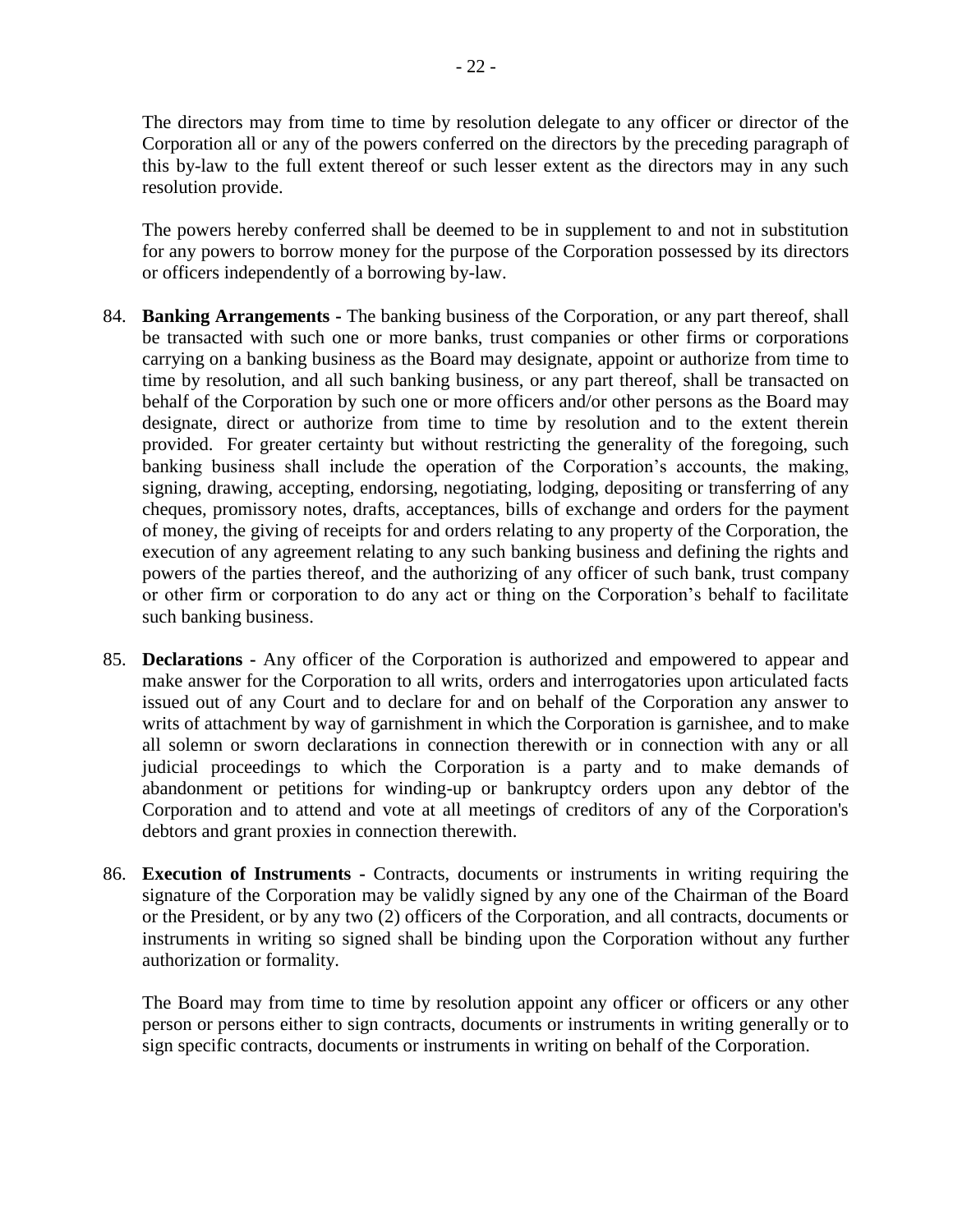- 87. **Financial Year -** The financial year of the Corporation shall terminate on the 31<sup>st</sup> day of December in each year or on such other date as the directors may from time to time by resolution determine.
- 88. **Coming into Force -** This by-law shall come into force when it has been enacted by the Board of Directors of the Corporation. The directors may from time to time repeal or amend the by-laws of the Corporation and shall submit the same to the shareholders at the next meeting of shareholders, the whole in accordance with the provisions of the Act.